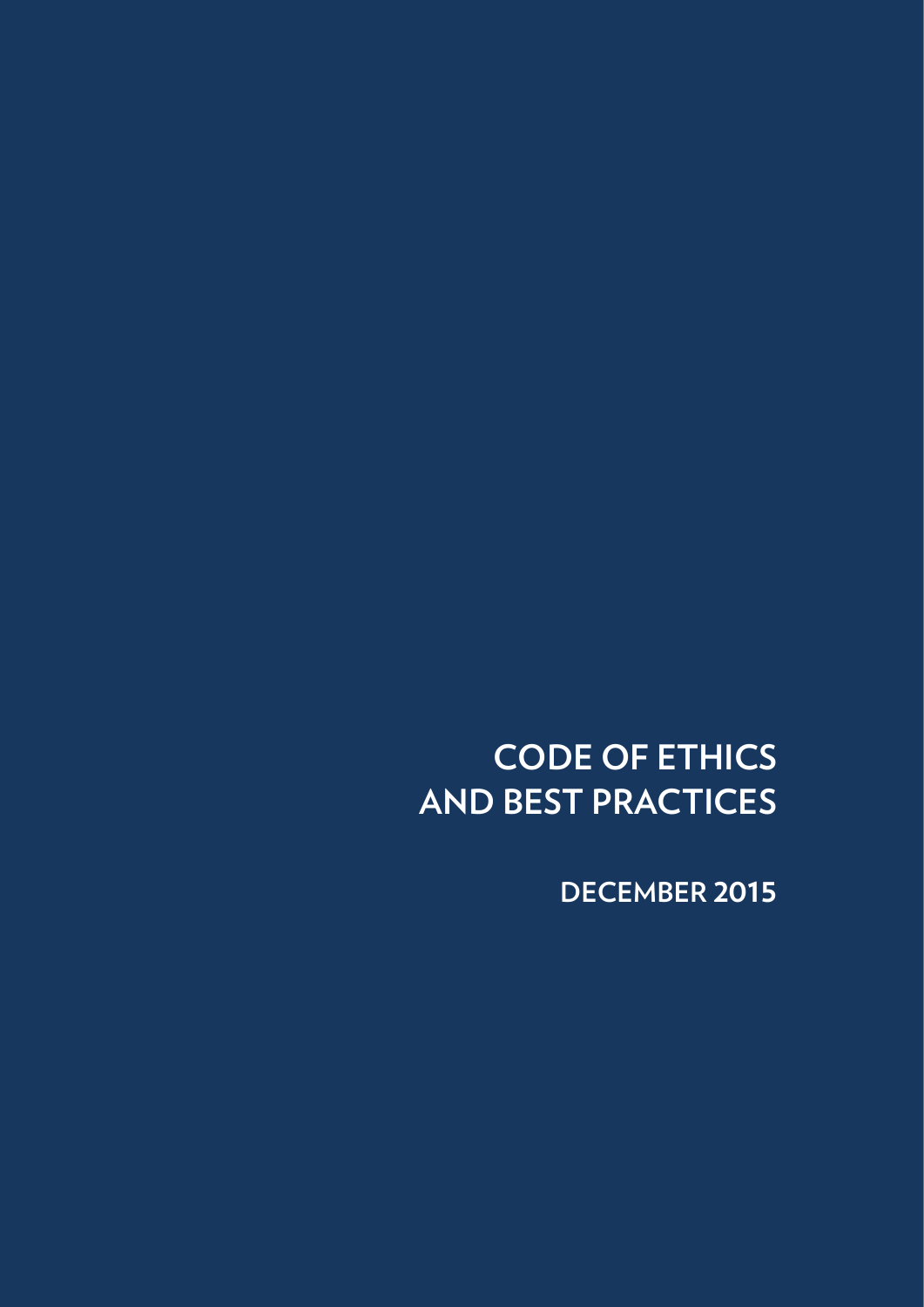### **CODE OF ETHICS AND BEST PRACTICES**

### **INTRODUCTION**

The Guggenheim Museum Bilbao strives to satisfy common interest, bring culture closer to society, impart values of tolerance and respect to the community, and contribute to the public's education. These goals are seen in the Museum's Mission:

To collect, preserve, and research modern and contemporary art, and to present it from multiple perspectives within the context of the History of Art, addressing a broad, diverse audience, so as to contribute to the knowledge and enjoyment of art and the values that it represents, within a unique architectural landmark, as an essential part of the Guggenheim network, and a symbol of the vitality of the Basque Country.

As a model institution, the Museum carries out its Mission through its Values:

- 1. Sensitivity and respect for art
- 2. Integration with the art community
- 3. Commitment to quality
- 4. Customer orientation
- 5. Educational orientation
- 6. Economic orientation
- 7. Integration and cooperation with the Guggenheim Museums
- 8. Commitment to society
- 9. Confidence in our staff
- 10. A family-friendly organization committed to respecting diversity and equal opportunity

This Code expresses the ethical commitment that governs the Museum's activities, detailing the action principles and best practices that, from a responsible and ethical perspective, moderate individual and collective behavior at the Museum. These guidelines have been forged in the course of the Museum's daily activity over the years, and many of them are already expressed in the operating procedures, plans, programs, certifications, and general management policies that are detailed in the Appendix to this Code.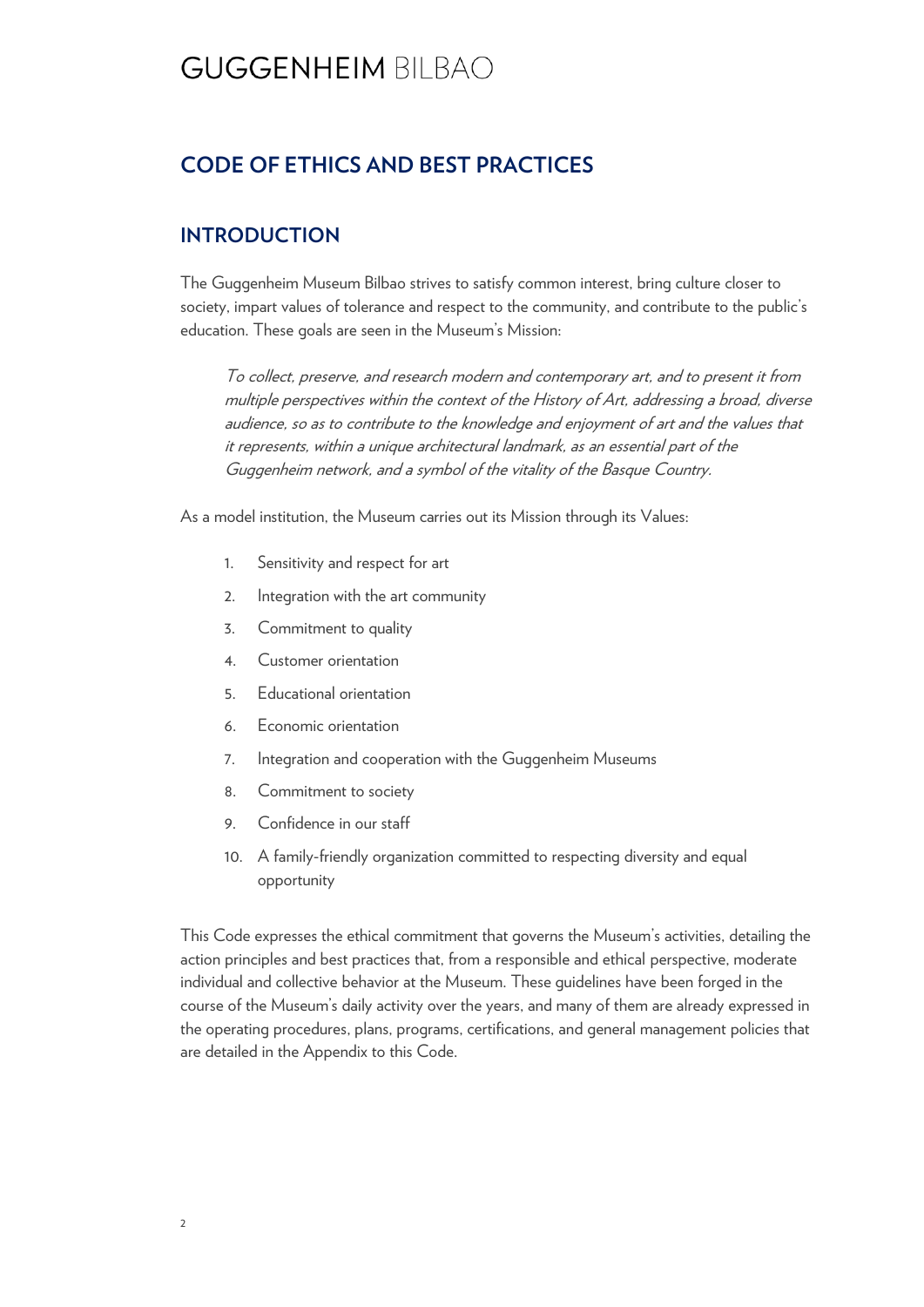### **OBJECTIVE**

- Include quidelines, standards, and reasonable behaviors.
- Compose a list of conduct and standards that guarantee the trust that is the basis for the relationship between the Museum and the community it serves.
- Serve as a reference in the administration and daily work of the Museum, and determine the scope of individual responsibility.

### **SCOPE**

The scope of this Code is the Guggenheim Museum Bilbao (the "Museum"), including the Guggenheim Museum Bilbao Foundation, a private, cultural foundation created in accordance with Foundations Law 12/1994 of the Basque Country; the Tenedora Museo de Arte Moderno y Contemporáneo de Bilbao, S.L., owner of the Guggenheim Museum Bilbao's art collection; and the Inmobiliaria Museo de Arte Moderno y Contemporáneo de Bilbao, S.L., owner of the Museum building.

In all cases, the guidelines and standards that are expressed in this Code will apply to the people who participate in the administration, management, and operation of the aforementioned entities, in particular, their employees, directors, members of governing bodies, volunteers, suppliers, and collaborators (hereinafter the "professionals" or the "persons"), according to the nature of their relationship to the Museum.

### **SUPERVISION**

A cross-functional, advisory Committee will exist to facilitate the awareness, supervision, application, and revision of this Code. This Committee will be composed of four Museum persons: one representative from the department of Human Resources and Quality, one representative from the Legal Counsel, and two employee representatives.

The Committee will gather periodically to evaluate the Code's performance, study proposed improvements, and introduce the corresponding updates. Moreover, Museum professionals will inform this Committee of any circumstances, behavior, or conduct that may require its involvement. After analyzing every case in depth, the Committee will present a report to the Museum's Directors' Committee with its reflections and a proposed solution.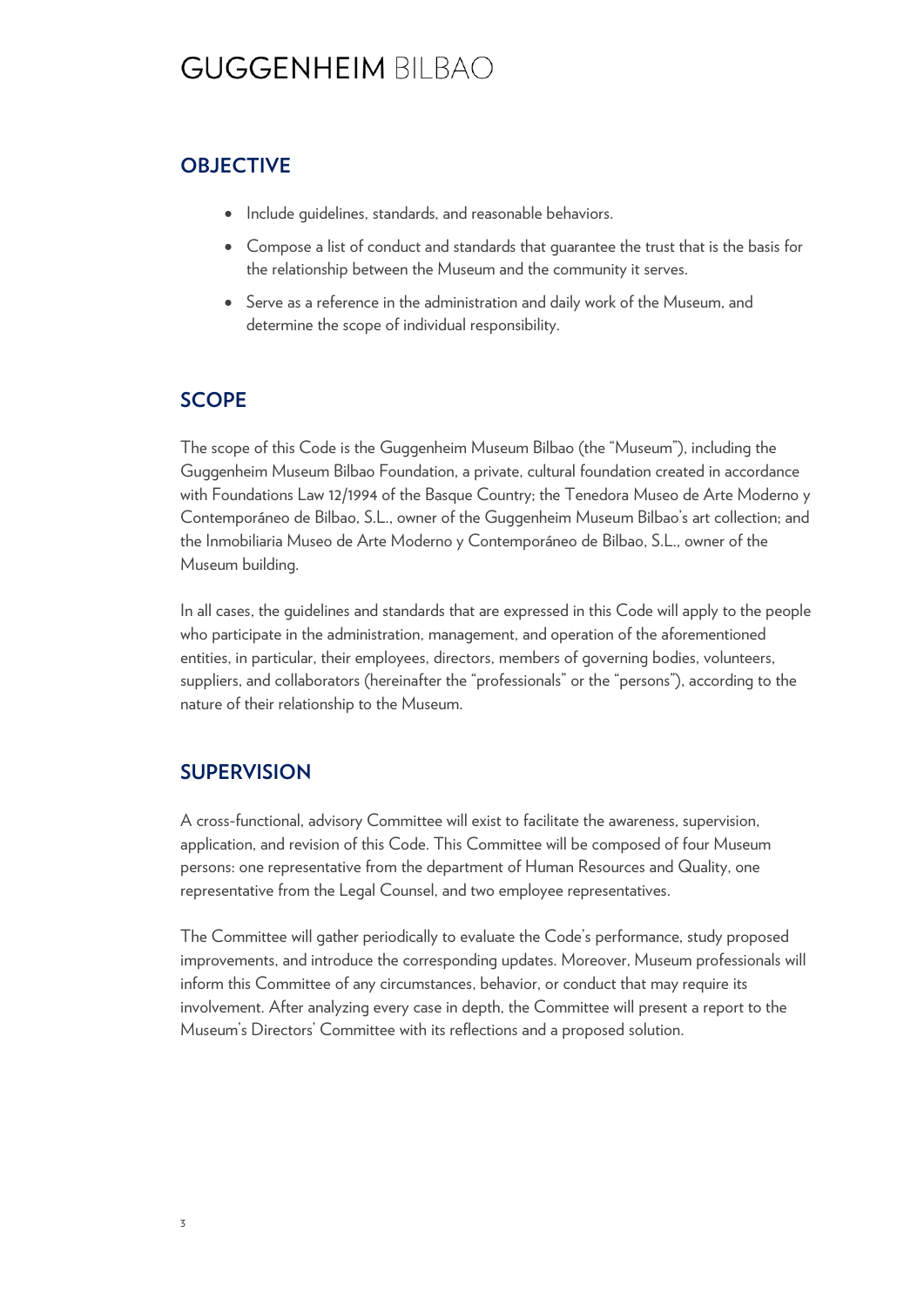### **VALUES AND ACTION PRINCIPLES**

### **1. SENSITIVITY AND RESPECT FOR ART**

#### **We work with artistic sensitivity, and respect for the work of art governs our action**

As we undertake our activity, we are fully aware that the object we work with has a value that far exceeds its mere material worth. Preserving artwork is important, but if we are to give it its due, we must be able to appreciate it as an expression of the human condition. This is the assumption underlying all our activity and while business criteria are applied in our management plans, we never lose sight of the fact that what we are dealing with is part of the world's heritage and is invested with an intangible value that commands enormous respect.

The work of acquiring, conserving, and acknowledging the Collection and other exhibition projects, which incorporate external artistic holdings, is carried out as a service to the public good. Consequently, excellent administration and ethical management are inherent to the Guggenheim Museum Bilbao's Mission. In order to contribute to the protection and promotion of the cultural heritage that it stores and exhibits, either permanently or temporarily, the Museum has chosen to adopt the highest ethical and museum standards.

#### **Action Principles:**

4

#### **Curators and the exhibition of artworks**

- The exhibitions will comply with the Museum's Mission, policies, and objectives.
- The exhibitions will showcase the artworks with dignity, in accordance with international museum standards.
- The information offered in the exhibitions will be well founded, correct, and academically rigorous. In addition, the information will take into account the diversity of visitors to the Museum, adapting to a wide range of expectations and demonstrating sensitivity towards all beliefs or groups represented.
- The exhibition design will strive to balance the requirements of the lenders, the standards of conservation, the security of the artistic objects, and the public's accessibility and enjoyment.
- Works with human remains or sacred objects will be exhibited with the utmost sensitivity. If the artworks include live animals, their wellbeing will be cared for.
- In the case of exhibiting replicas, reproductions, or copies, the Museum will respect the integrity of the original and will indicate the duplicate or facsimile nature of the exhibited object.
- The Museum will consider the community's suggestions about exhibition contents with diligence, respect, and sensitivity.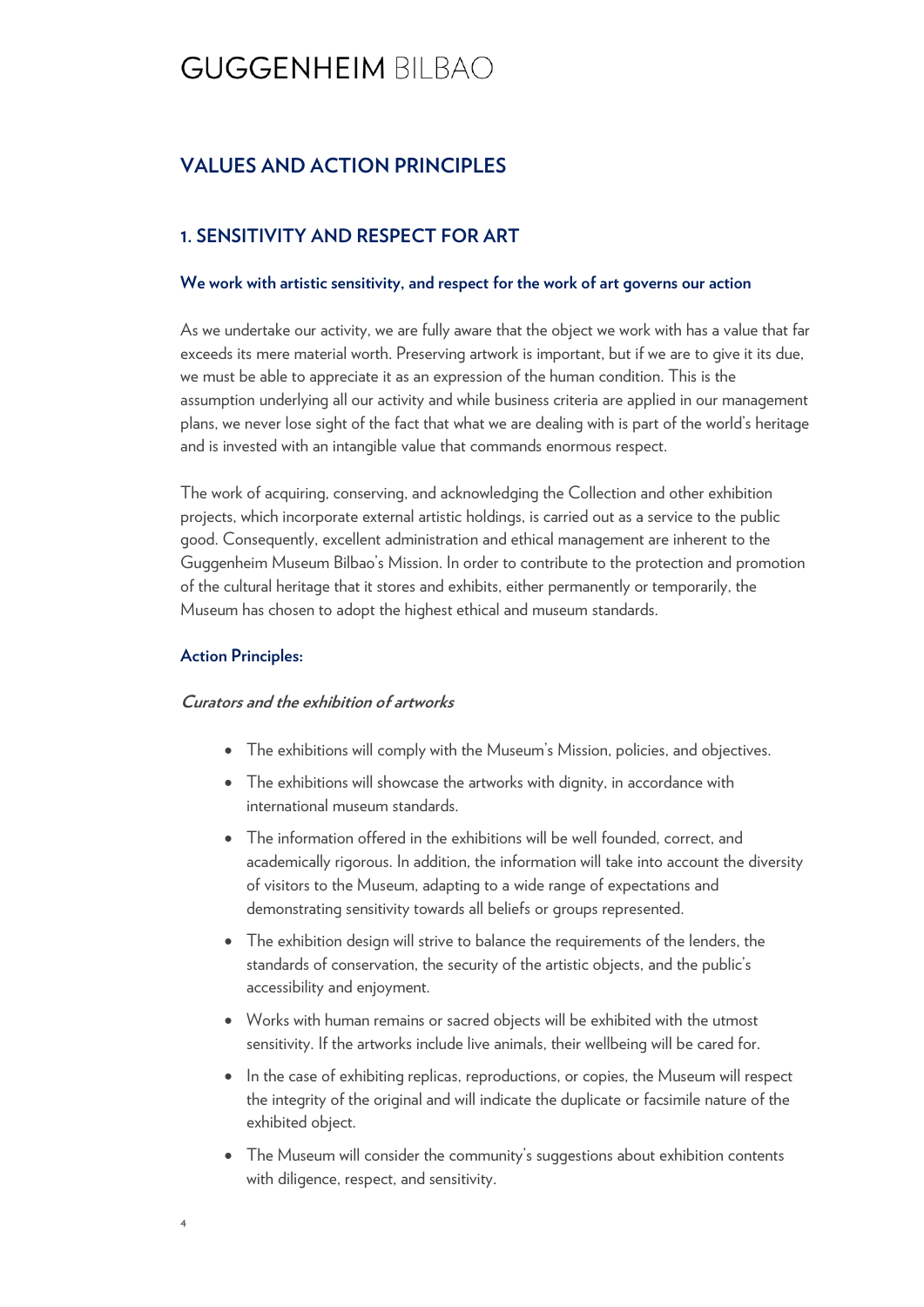- Objects of questionable or unknown origin will not be included in any exhibition. Moreover, any object without a valid ownership title, which may have been illegally exported from its home country or an intermediate country, or for which there is reason to believe has been obtained through pillaging, the violation of human rights, or the destruction of heritage, will not be exhibited.
- The utmost caution will be exercised if third parties, which could have a direct or indirect connection to the Museum, offer artwork for exhibition in the Museum.
- Curators will work with other professionals, from within the Museum and externally, to maintain the integrity of the exhibitions and protect the institution's interests.
- Curators will keep up to date on artistic production, advances in academic research, and current international museum trends.
- Recommendations by curators regarding the incorporation of artworks into the Collection, whether through purchase, donation, gift, or bequest, will be governed by the Museum's policies and interests.
- Curators will contribute to the intellectual integrity of the artworks in the Collection, ensuring the creation of a documentary resource.
- Curators will adhere to strict curatorial and conservation criteria when granting or denying the loan of artworks from the Collection.
- In their work as Museum professionals, curators will not obtain any personal benefits from the privileged relationship they might establish with artists, lenders, sponsors, collectors, gallery owners, etc. Neither will they use their position to promote a personal, relative's, or close friends' collection of art.
- Curators will not provide professional services, such as advice, authentication, appraisal, etc., to collectors, dealers, or other art professionals. Moreover, they will report any situation that could be considered a conflict of interest.
- Curators, as well as other Museum professionals, will decline gifts of an artistic nature that could affect their decisions or interfere with the Museum's activity or its Collection. Likewise, they will report this type of situation with the utmost transparency.
- Museum professionals will exercise maximum caution before accepting private invitations to lunches, dinners, or other forms of leisure, offered by individuals or organizations, when there could be a conflicting commercial interest.
- Professionals who participate in external activities similar to those they perform at the Museum, whether paid or unpaid, will report those activities to the Museum, which reserves the right to determine if those professionals may attend in their own name or as representatives of the institution, or must withdraw their participation.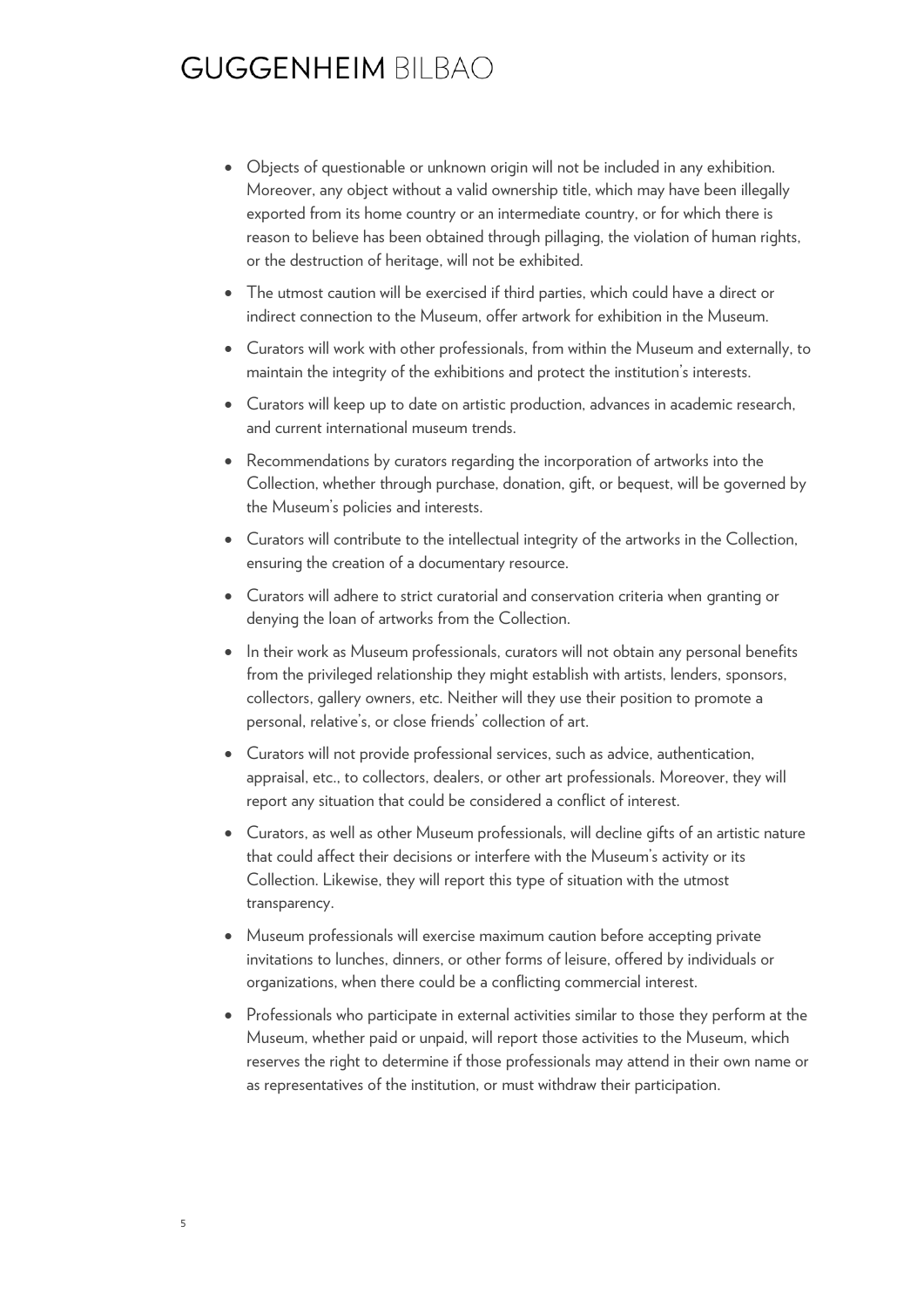#### **Acquisition and deaccession of artwork**

- The Museum's procedure concerning the acquisition of artworks will be followed in all cases, without exception.
- All works of art that are considered for a possible acquisition will be subject to an exhaustive investigation to guarantee their authenticity, quality, and historical importance.
- No work will be acquired through purchase, donation, loan, bequest, or exchange without the certainty that it has a valid ownership title, that the work has not been illegally exported from its home country or an intermediate country, and that there is no reason to believe it has been obtained through pillaging, the violation of human rights, or the destruction of heritage.
- The incorporation of artworks into the Collection will always take place under objective curatorial criteria that are in keeping with the policies and interests of the Museum.
- Archaeological, sacred, or human remains will not be acquired. If these types of remains are present in a work of art, the piece will only be incorporated into the Collection if the remains can be safely preserved and treated with respect.
- When a work of art contains biological contents, such as live botanical or geological specimens, the Museum will ensure that its acquisition does not violate laws or regulations which protect natural life/history, unless the work has express permission from the authorities of the corresponding country.
- The deaccession of objects will only occur with full awareness of the work's importance, nature (renewable or not), and legal condition, all of which will be appropriately recorded. Moreover, deaccession may not be realized at the expense of the Museum's mission of serving the public good.
- Given that the Museum Collection is a good in public custody, it cannot be considered a realizable asset. As such, the income or compensation obtained by the deaccession of a work of the Collection will be exclusively used in the benefit of the Collection.
- Museum personnel, relatives, or close friends will not be allowed to acquire artworks through deaccessions from the Collection.

#### **Registry, documentation, and administration of artworks**

- The works in the Museum Collection, those in deposit, and the loans for temporary exhibitions will all be registered and documented.
- The Museum has, and will keep updated, a coherent documentary resource for its Collection, which adheres to national and international standards.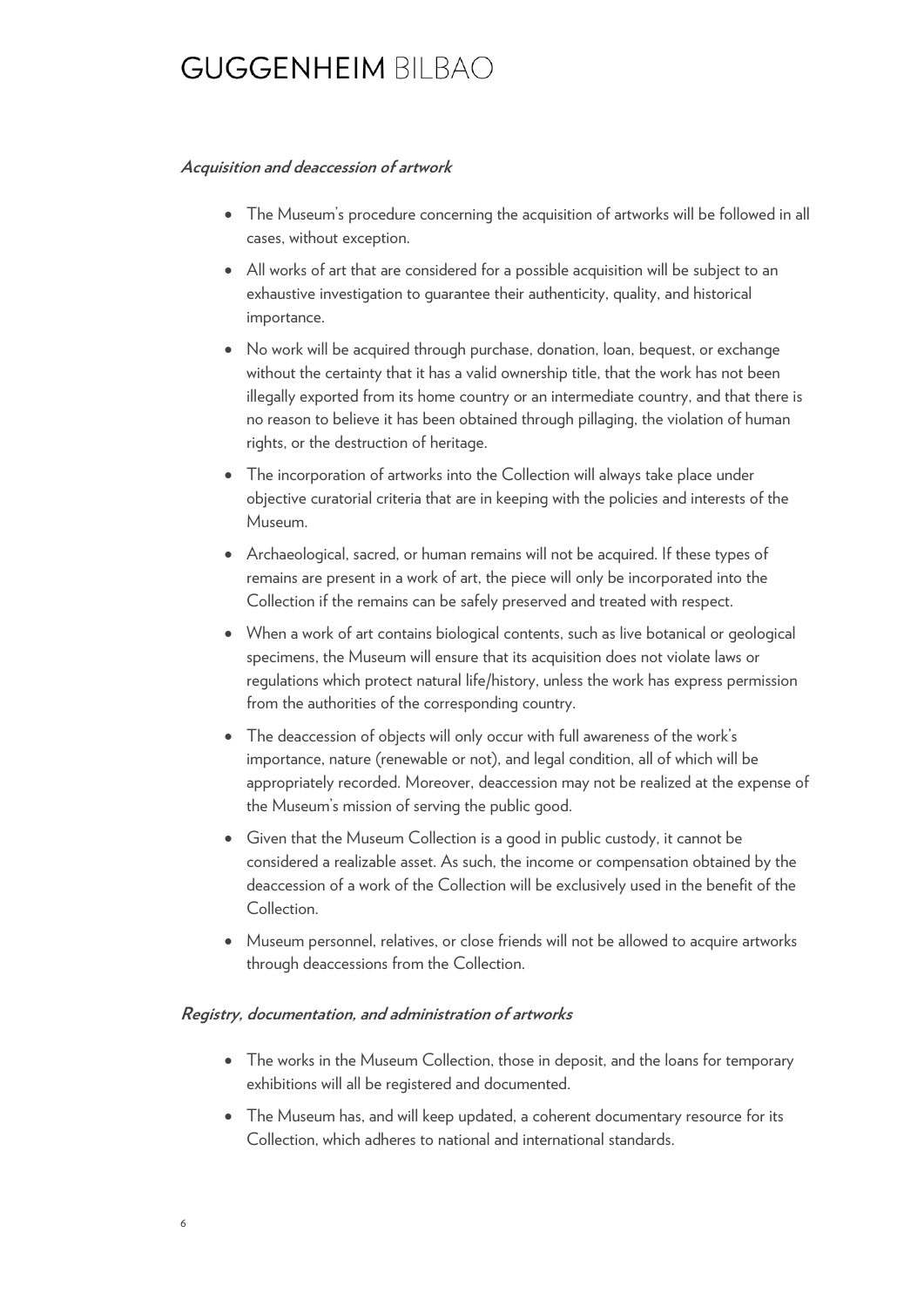- The activities and findings gained by the research, study, or conservation of the artworks will continue to be documented, with the resulting information made available to the public.
- The Museum will meet all requirements related to the processes of acquisition, import-export, exhibition, or transport of the artworks, which are carried out under its responsibility or derived from it.
- The works of the Museum Collection, those in deposit, and the loans for temporary exhibitions will all be covered by an all-risk insurance.
- Under no circumstances will Museum professionals, their relatives, or friends appropriate artistic objects from the Museum's custody for their personal use, not even temporarily.
- The Museum will continue to follow privacy policies for the protection of information about the artworks and their owners or lenders, guaranteeing confidentiality.

#### **Conservation and protection of artworks**

- The works in the Collection, as well as those in deposit and the temporary loans, whatever their nature, are treated with the same conservation and protection criteria.
- Professional responsibility for the conservation, safekeeping, and handling of the works will be given exclusively to personnel who have the appropriate experience, qualifications, and knowledge.
- The Museum follows a policy of preventive conservation, which allows for the creation and maintenance of a suitable environment for the protection of the Collection, the works in deposit, and the loans that are stored, exhibited, or in transit.
- The Museum has emergency and security plans designed to protect the artworks from potential risks, such as natural disasters, accidents, or incidents caused by people, when the works are exhibited as well as when they are stored.
- Transfer, handling, and installation processes can only be carried out by specialized transport agents and experts in the handling of artwork. Optimal work conditions and secure, air-conditioned storage spaces will be guaranteed.
- The Museum guarantees preventive conservation and restoration actions for its holdings whenever necessary.
- All preventive conservation or restoration treatments will be appropriately recorded and, whenever possible, will be reversible so that all modification to the original object can clearly be identified.
- External artistic holdings will not receive any intervention without the prior consent of their owner or managing entity, except in the case of an emergency.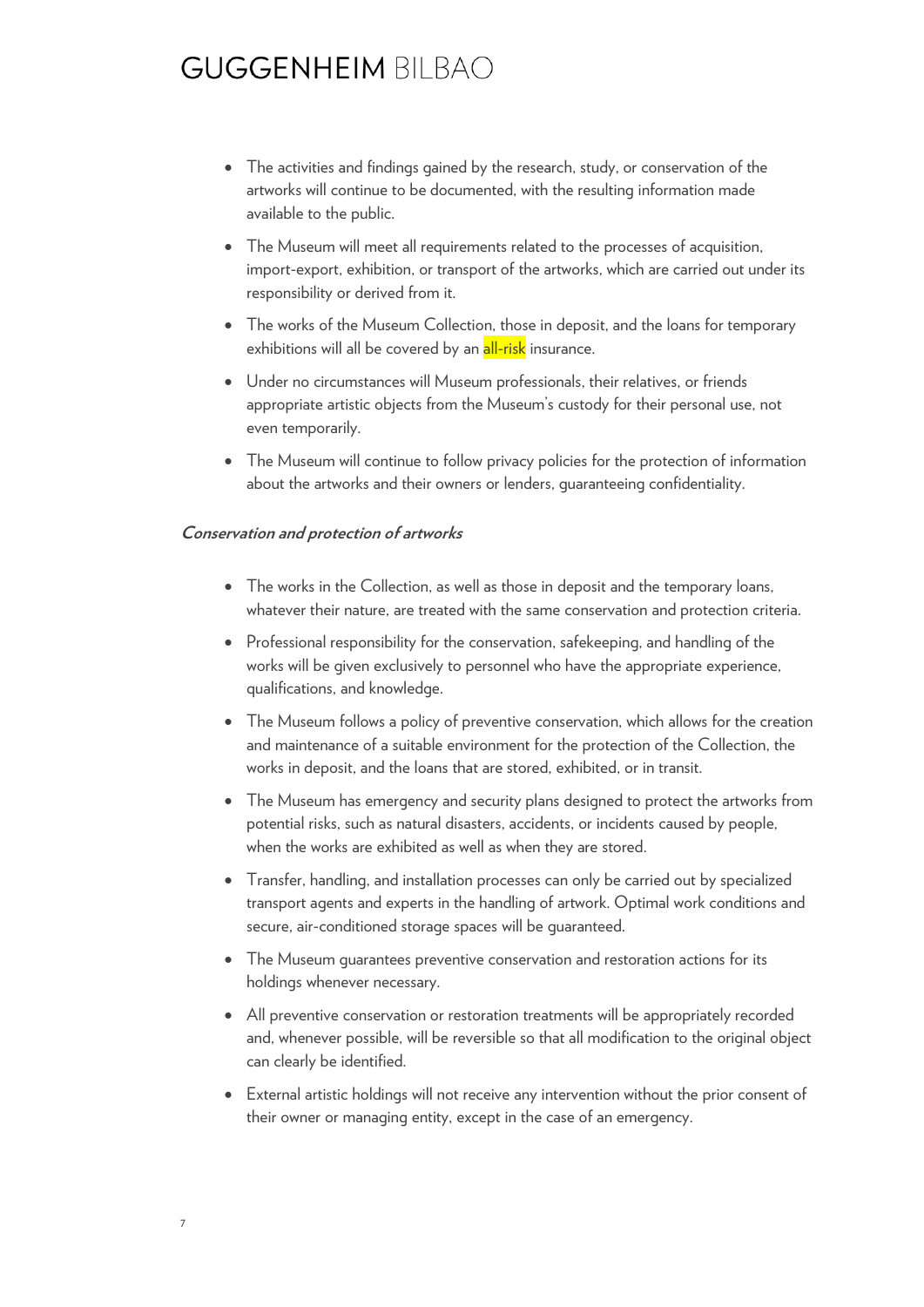#### **Research and Archives**

8

- Research done by Museum professionals should align with the Museum's Mission and objectives and should conform to the established ethical and academic practices.
- Museum professionals will share their knowledge and experience with other researchers, experts, and scholars in their areas.
- The Museum will conserve its bibliographic resources in an appropriate archive center, which will be available to the public, free of charge. This will contribute to the preservation of such heritage for future generations as a social, educational, and informational service.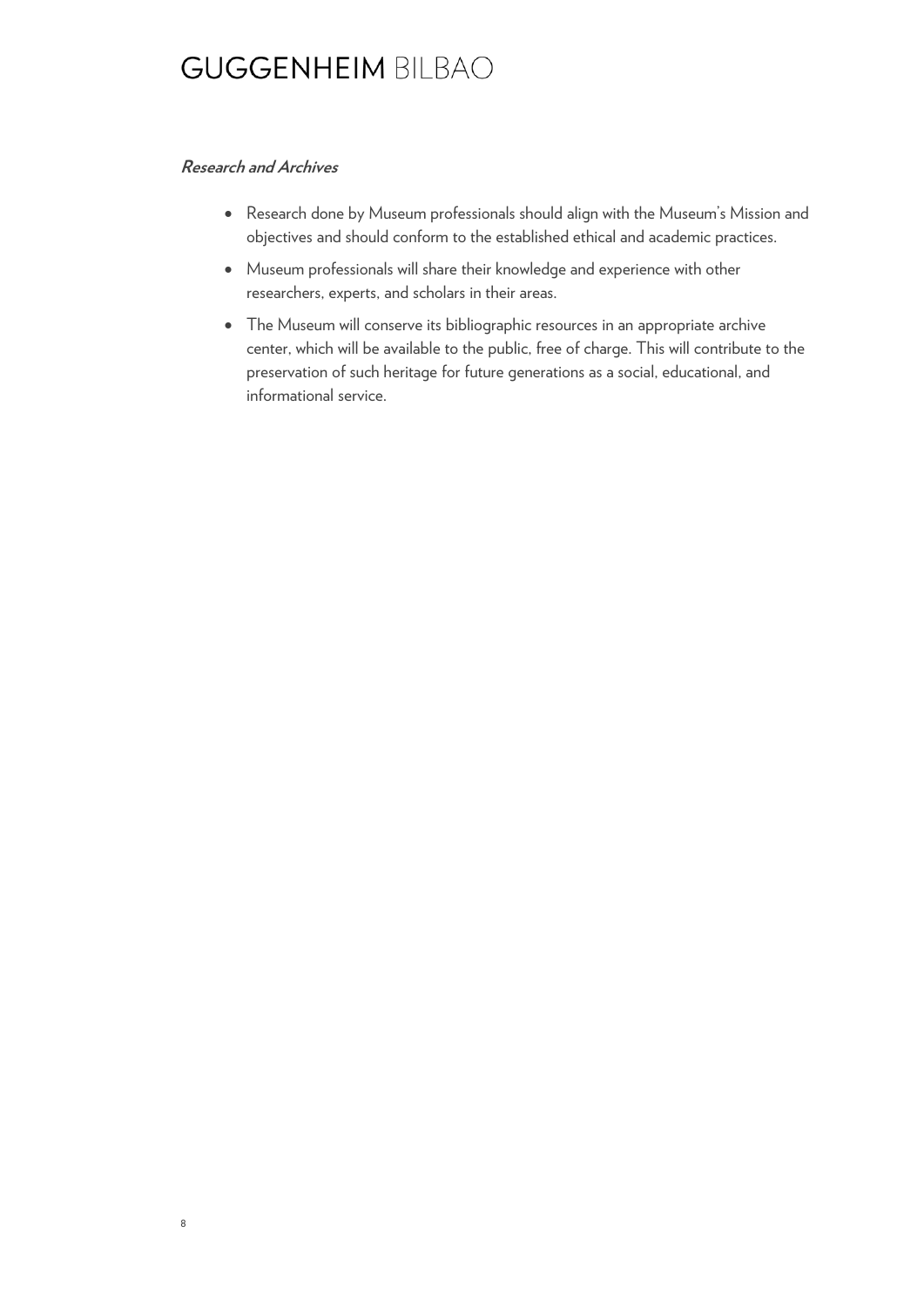### **2. INTEGRATION WITH THE ART COMMUNITY**

#### **We contribute to the enrichment of artistic and cultural activity in the Basque Country within the framework of the cultural strategies of its Institutions**

In regards to the artistic activity of the Basque Country, the Museum seeks to serve as a stimulus and meeting place that integrates not only other cultural institutions, but also renowned artists, gallery owners, projects, and initiatives, thereby uniting forces to favor the diversity and activity of the local art world.

#### **Action Principles:**

The Museum has made a solid commitment to be an integral part of the community by encouraging a sense of collective belonging and making community involvement part of its goals. As such, Museum operations will observe the following guidelines and commitments:

- Involve the artistic community in its projects.
- Contribute to the awareness, appreciation, and administration of Basque cultural heritage, attracting a wide audience from the community.
- Maximize the efforts and resources dedicated to the interpretation, promotion, and enjoyment of the exhibitions as well as to programs designed for the local public.
- From a spirit of interculturality, foster relationships between cultures and social groups, including the artistic community of the Basque Country.
- Be a regenerative and transformative drive for the surrounding environment.
- Attract international attention to the local artistic community with quality art programs directed at a global, diverse public.
- Contribute to the professional development of Basque artists with a residency program in New York, under the direction and with the expertise of the Solomon R. Guggenheim Foundation.
- Collaborate with other entities, associations, and local cultural agents, working towards mutual enrichment and the development of a shared program of activities for the surrounding community.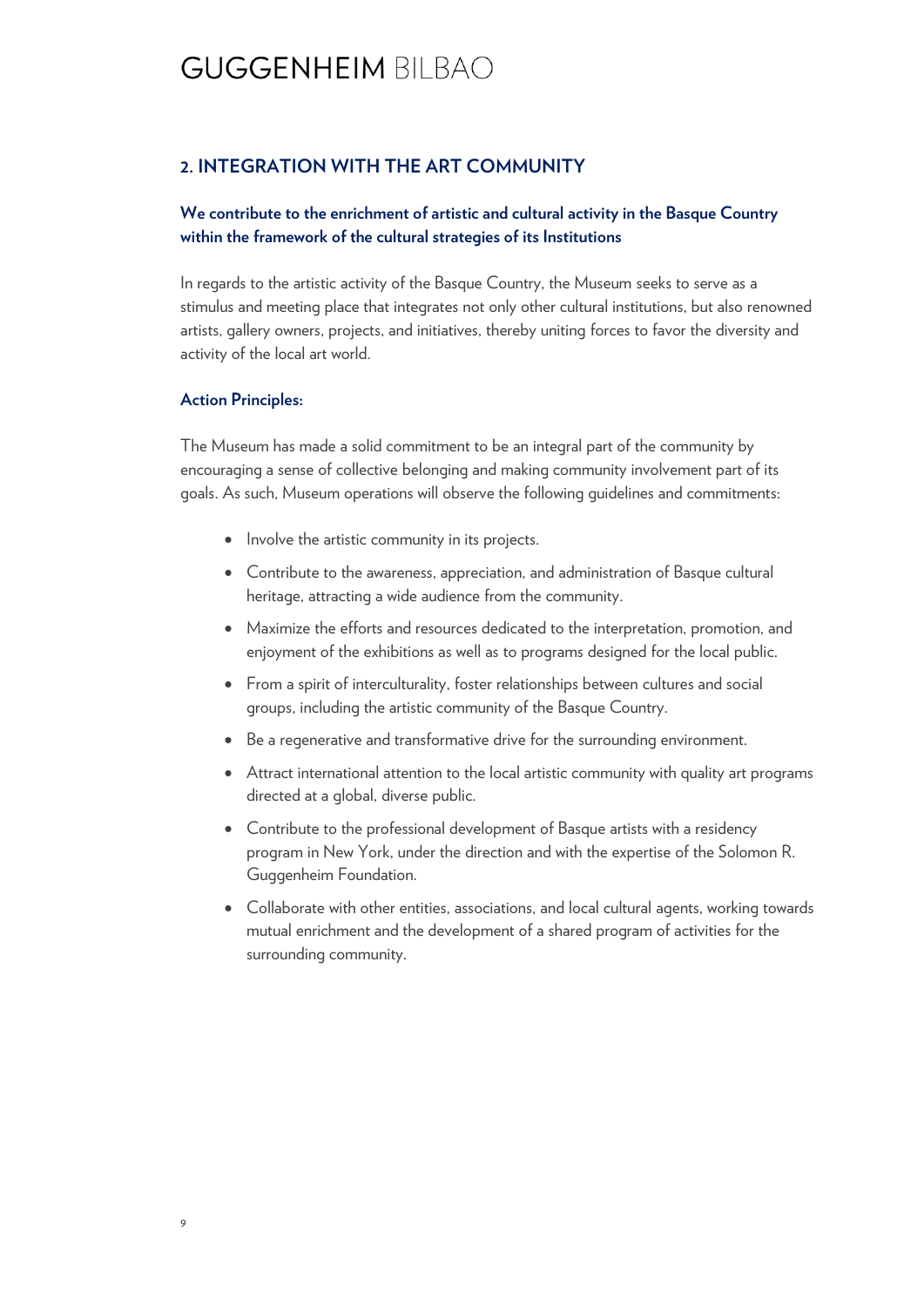### **3. COMMITMENT TO QUALITY**

#### **The success of the Museum involves managerial excellence; this demands quality work.**

Since its beginnings, one of the Museum's goals has been to further continuous improvement, following a model of quality and excellence. This model is based on the idea that the best results—in terms of general performance, clients, employees, and the surrounding community are gained through leadership that drives and fosters successful policies and strategies that are then carried out by the Museum's personnel, alliances, resources, and processes.

#### **Action Principles:**

The Museum has various operational procedures that help make it a flexible organization, capable of anticipating and responding to the needs and expectations of its target groups. These procedures include reliable informational systems that allow the Museum to create, implement, and review administrative policies, strategies, and objectives to better serve its Mission and, ultimately, the community.

Concerning its **customers**, the Museum strives to:

- Seek out and implement new and better systems of customer management, thereby learning about the needs and expectations of its clients and improving its service offers.
- Know all complaints and suggestions made by customers, deal with them, and respond to them quickly and effectively, as an example of the Museum's strong commitment to customer service.

The Museum's style of **leadership** encourages consistency among its values and the conduct of its personnel, which marks and conveys the direction followed by the organization. Consequently, the Museum has the following behavioral guidelines:

- Museum leaders will continually motivate their collaborators to achieve excellence. They will be a reference to others, in terms of their behavior and performance; in other words, they will lead by example. In difficult moments, they will show consistency and strength, inspiring trust and commitment in others.
- Use processes that allow them to make decisions based on accurate, objective information regarding current and foreseen results, always keeping in mind the needs, expectations, and experiences of the Museum's target groups.
- Carry out an efficient management, which anticipates problems and risks, and command high levels of confidence from target groups.
- Aware of the importance of communication as an essential element for excellence, the Museum has management systems that facilitate communication and keep internal and external channels in operation.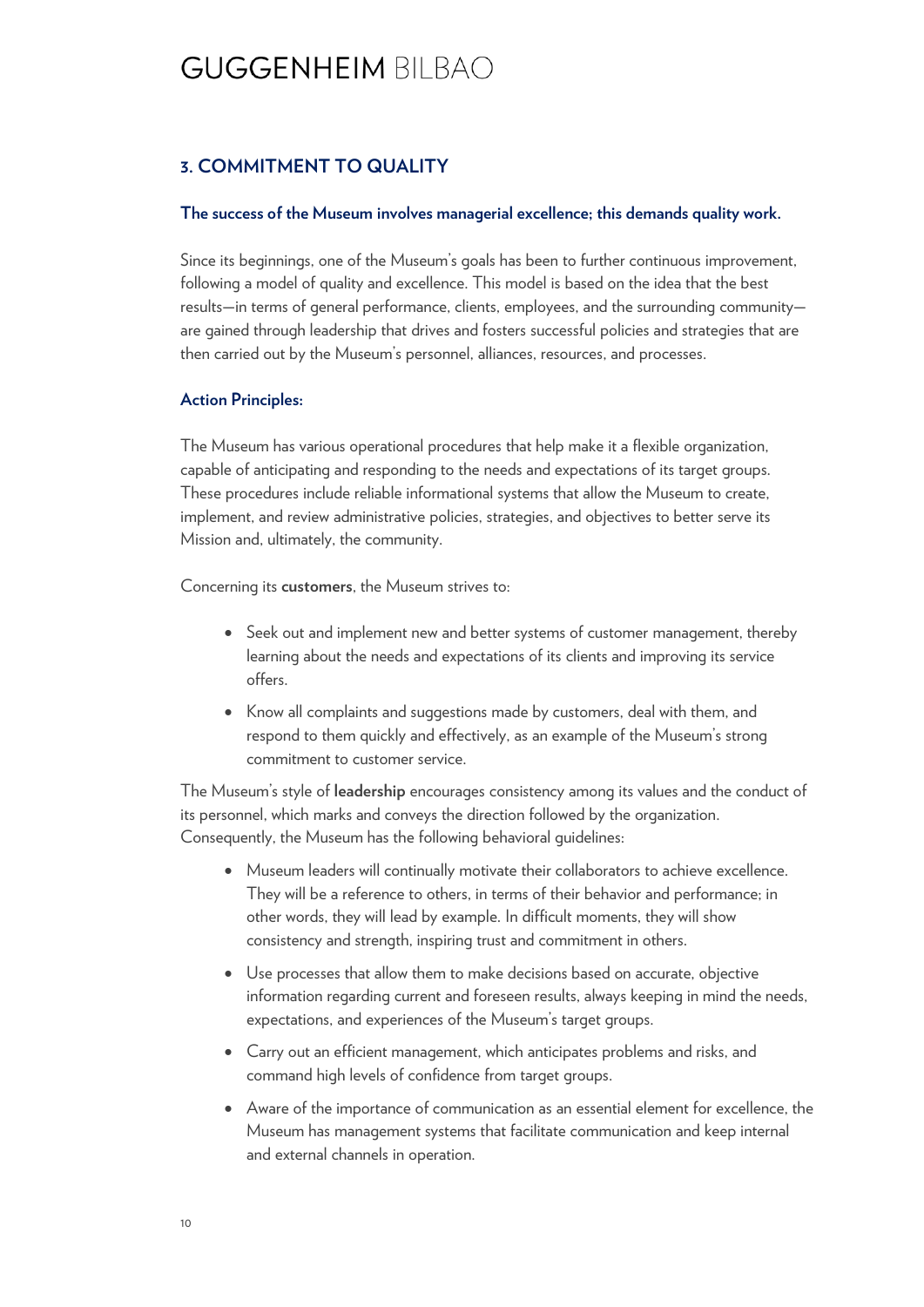The Museum is committed to promoting **teamwork** to encourage personal development and involvement. This implies the following actions:

- Identify and understand the skills needed for the successful implementation of Museum policies, strategies, goals, and plans.
- Hire personnel and promote their professional development, giving them active, positive support and preparing them to adapt to changes, whether they be operational or related to new skills.
- Recognize the growing importance of the intellectual capital of Museum professionals and use their knowledge to the benefit of the organization.
- Make an effort to assist, consider, and reward the professionals so that they will strengthen their commitment and loyalty to the organization.
- Maximize the professionals' potential and active participation through shared values and the development of a culture based on trust, transparency, and the delegation and acceptance of responsibilities.

Among the Museum's goals are **innovation** and the **improvement** of the organization and its professionals, pursued in the following actions:

- Promote management systems that encourage a lifelong culture of innovation, improvement, and learning. Keep an open mind about accepting and implementing the ideas of the Museum's target groups. Look for opportunities for innovation and improvement, which create added value to the institution.
- Promote and safeguard the intellectual and industrial property of the Museum.
- Develop alliances that encourage synergy. Work to reach common goals, supporting each other with experience, resources, and knowledge. Construct lasting relationships based on trust, respect, and transparency.

A fundamental part of the Museum's culture is based on its commitment to **Social Responsibility**, which includes the following:

- Adopt a strict ethical focus, being transparent and publicly informing outcomes as a responsible organization.
- Observe and actively promote social responsibility and environmental protection.
- Advance opportunities for collaboration with the community, promoting and maintaining a high level of confidence and a focus on service.
- Be fully aware of the Museum's impact on current and future members of the community, doing everything possible to minimize any negative effects.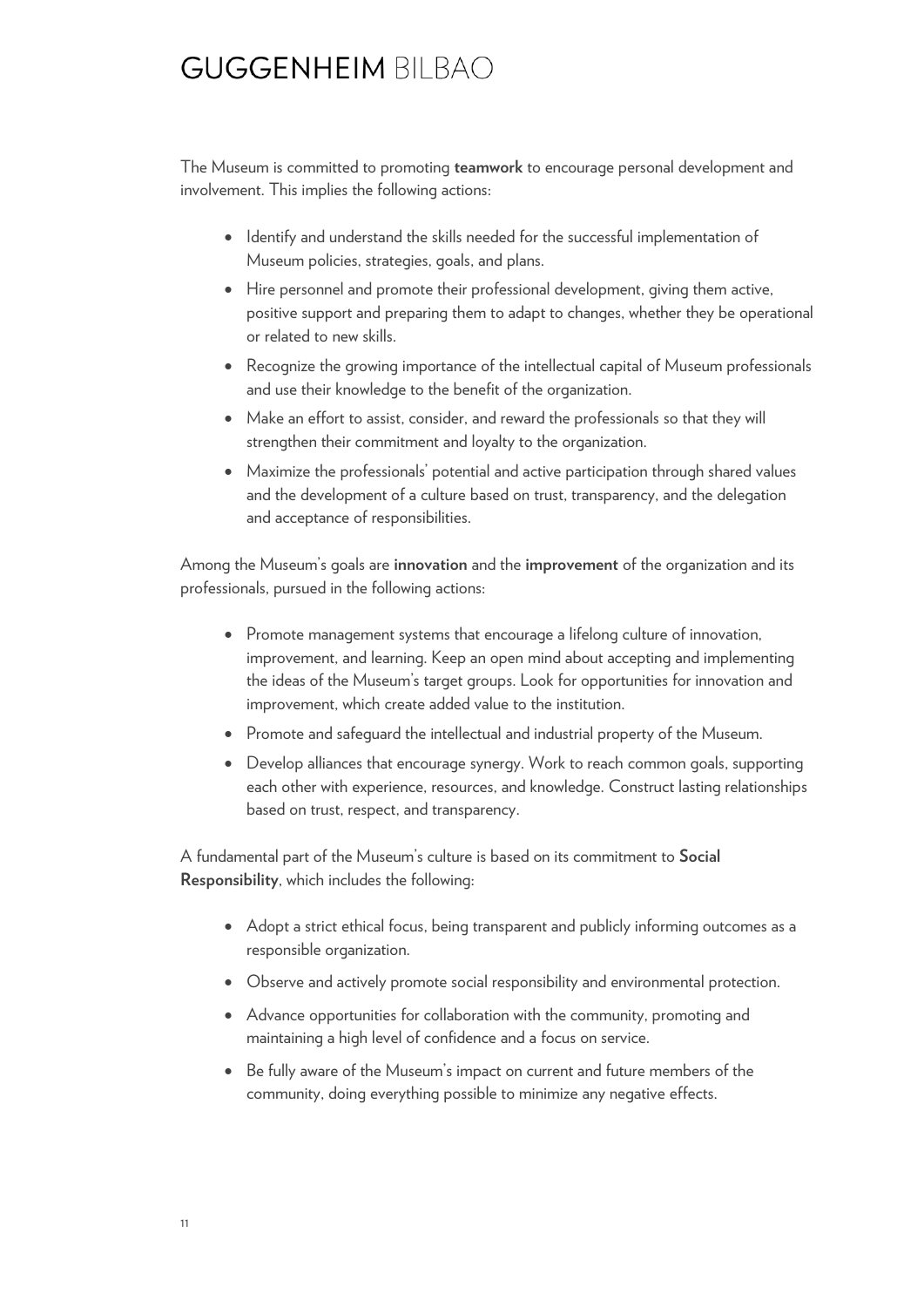### **4. CUSTOMER ORIENTATION**

#### **Satisfied customers are the only guarantee of the Guggenheim Museum Bilbao's future. Thus our priority is to gear our work towards satisfying our clients in all their diversity.**

The types of customers are constantly changing, as are their needs. Identifying, satisfying, and anticipating their expectations are important steps towards achieving a high level of customer satisfaction, because every satisfied client ensures the future of the Museum.

#### **Action Principles:**

All actions must be governed by strict quality standards. The Museum will orient its work towards customer satisfaction, continually identifying areas of improvement, including the following:

- Offer customers a personalized service, guaranteeing equal, immediate, and friendly treatment.
- Provide customers with a wide and accessible range of services of the highest quality, based on research about the needs and expectations of the different types of clients.
- Publicize said services in respectful communications and in line with best practices.
- Quickly and reasonably answer all questions and complaints, treating each the same and avoiding complicated procedures that lengthen the consideration and reply process in detriment of customers.
- Carefully select the professionals that work or interact with minors in Museum activities, and take extreme caution with everything related to infant visitors.
- Use management systems that maximize satisfactory accessibility of all persons to Museum information, products, and services.
- Optimize the procedures that guarantee confidentiality of personal data, to an even greater degree than personal data protection laws.
- Be an accessible Museum that understands the diversity of its customers and always acts with educational, physical, cultural, and other differences in mind, in keeping with the principle of equal opportunities.
- Be thoroughly familiar with visitor profiles and develop activities to accommodate their needs and preferences.
- Diversify admission fees, adjusting them to different types of visitors, giving special attention to groups of seniors, students, children, or the unemployed.
- Provide regular service, with opening hours that respond to customer needs, and ensure they are widely publicized. Maximize Museum hours during high seasons to better accommodate the public's expectations.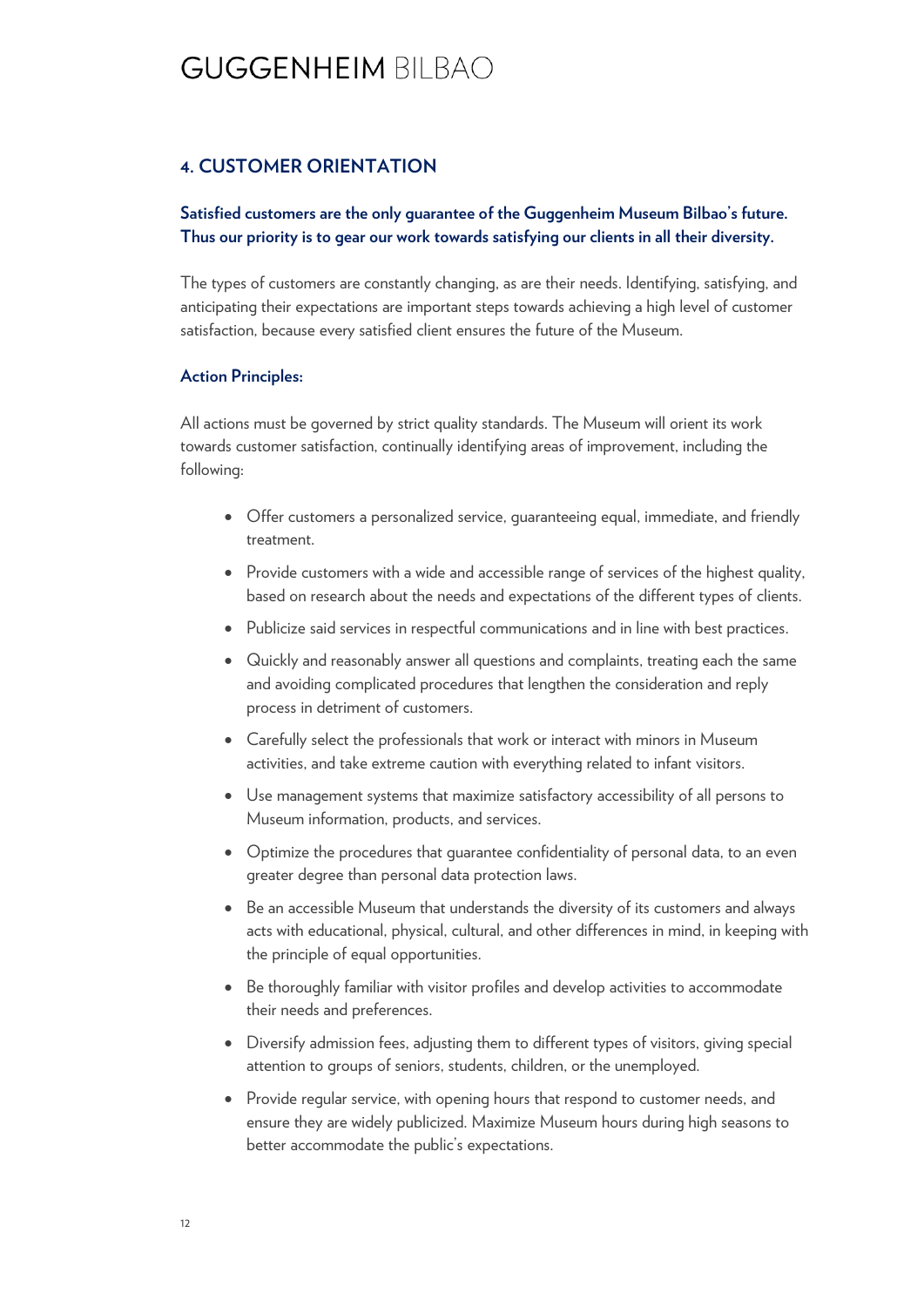- Always keep channels of communication open with customers, using a variety of languages and a wide range of methods and technologies, in order to collect their suggestions and keep them informed about Museum activities.
- Guarantee access to the Museum and its exhibitions to all public, eliminating physical, sensory, and intellectual barriers.
- Implement new methods of service that facilitate the public's understanding of the exhibited art and that increase customer satisfaction.
- Advance the cultural, not economic, value of the objects among the customers.
- Merge the role of the Museum as an organization that safeguards and stores valuable cultural assets and as an organization that offers this cultural heritage to the community. Facilitate access to researchers and experts connected to the organization.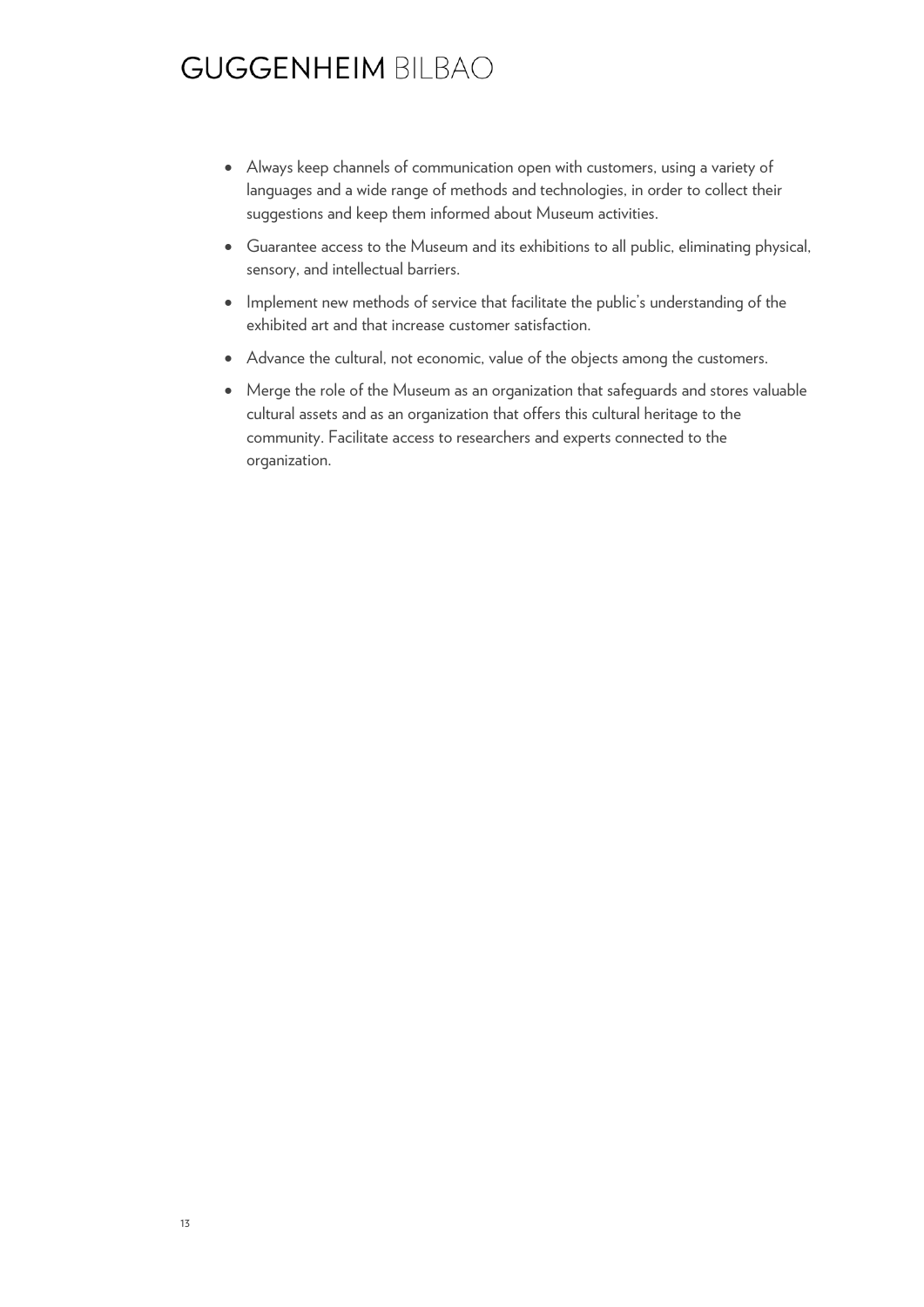### **5. EDUCATIONAL ORIENTATION**

### **Facilitating the public's acquaintance with culture and especially with modern and contemporary art is our prime commitment**

Innovation, creativity, hospitality, participation, and experience are some of the central concepts of our current educational programming, which, from a holistic perspective, seeks to inform different kinds of public about the Museum's artistic programming and the Frank O. Gehry– designed building, to advance shared learning, and to create places of research and discovery.

#### **Action Principles:**

The Museum aspires to be a place of integration, where all people can exercise their right to culture and where different audiences can find activities tailored to their interests. Thus, the Museum's educational activities will be governed by principles like hospitality, creativity, participation, experience, and innovation. In particular, the Museum's educational approach will strive to:

- Attract the widest audience possible. Part of the Museum's educational mission is based on its relationship with the community and the promotion of its cultural assets. In this way, the institution will endeavor to integrate and defend the public's right to culture as a way to drive social transformation.
- Use appropriate methods to inform the community of the Museum's goals and aspirations, promoting deeper understanding of its social contribution to the community.
- Promote respect for, enjoyment of, and empathy towards art, artists, and diverse voices and opinions, avoiding dogmatic or preconceived ideas.
- Encourage participants in the educational programs to develop critical thinking and personal opinions.
- Actively demonstrate the value represented by the discovery and interpretation of artistic heritage, as well as the enrichment offered by the conferences, publications, internships, and educational actions that the Museum carries out as a substantial part of its didactic endeavor.
- Guarantee special care for minors participating in educational activities.
- Foster respect for the role of the educator in society, seeking out the highest quality didactic materials.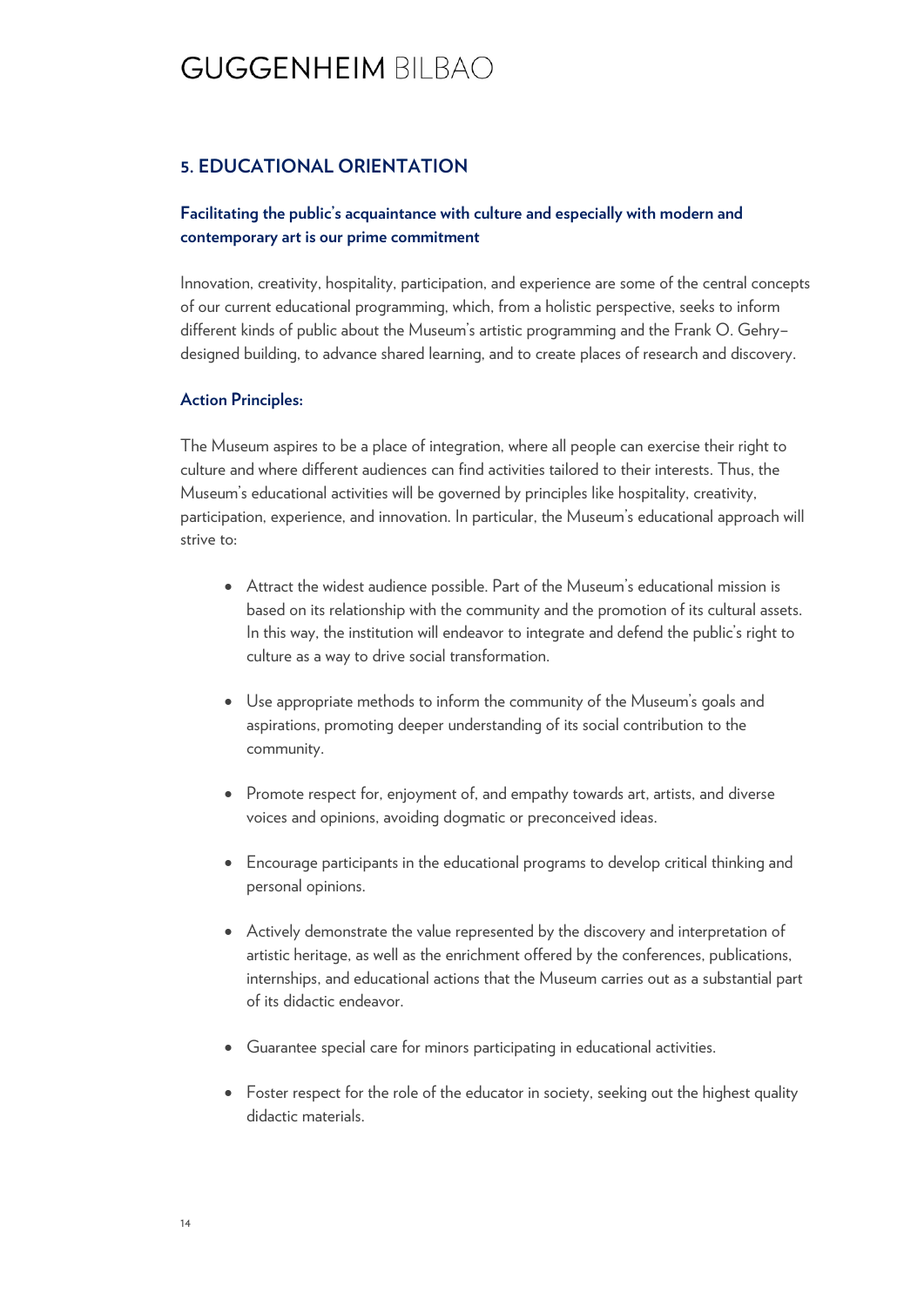- Provide volunteers who help channel the community's interests towards the Museum and who demonstrate values like hospitality and participation. Gallery hosts will also contribute to demonstrating these principles.
- Offer social programs that share contemporary art with collectives, such as ethnic minorities, disadvantaged people, and other groups, so that contemporary art becomes an inclusive agent in society.
- Acknowledge different educational experiences, learning methods, and understanding by adapting language, materials, techniques, content, etc. to the public's diversity.
- Promote activities that foster relationships between cultures and social groups. Emphasize the intercultural nature of the institution's heritage.
- Cooperate closely with the communities from which the collections and exhibitions come and with the communities that the Museum serves.
- Work as a team to enrich the activities of the Museum educators, who commit themselves to keep up to date on new educational methods and tools to share knowledge and artistic values with the community.
- Foster respectful attitudes with and among participants. Treatment will be based on courtesy, attention, and appreciation, keeping in mind differences in cultures and beliefs.

### **6. ECONOMIC ORIENTATION**

### **Resource management is optimized in our work to ensure the highest possible degree of self-financing for the Museum.**

The Guggenheim Museum Bilbao Foundation is a nonprofit entity. The organization of activities that generate income is compatible with the Museum's Mission as this enables less need of funding from public institutions. Similarly, the Museum works to attract individual and corporate patrons to fund its programs, in accordance with the ethical limits expressed in this Code.

#### **Action Principles:**

Museum personnel will use efficiency and sensitivity to ethically, responsibly, safely, and appropriately administer the resources it uses to carry out its operations, with the goal of reaching the highest level of self-financing possible. Therefore, the following behavioral guidelines will be observed: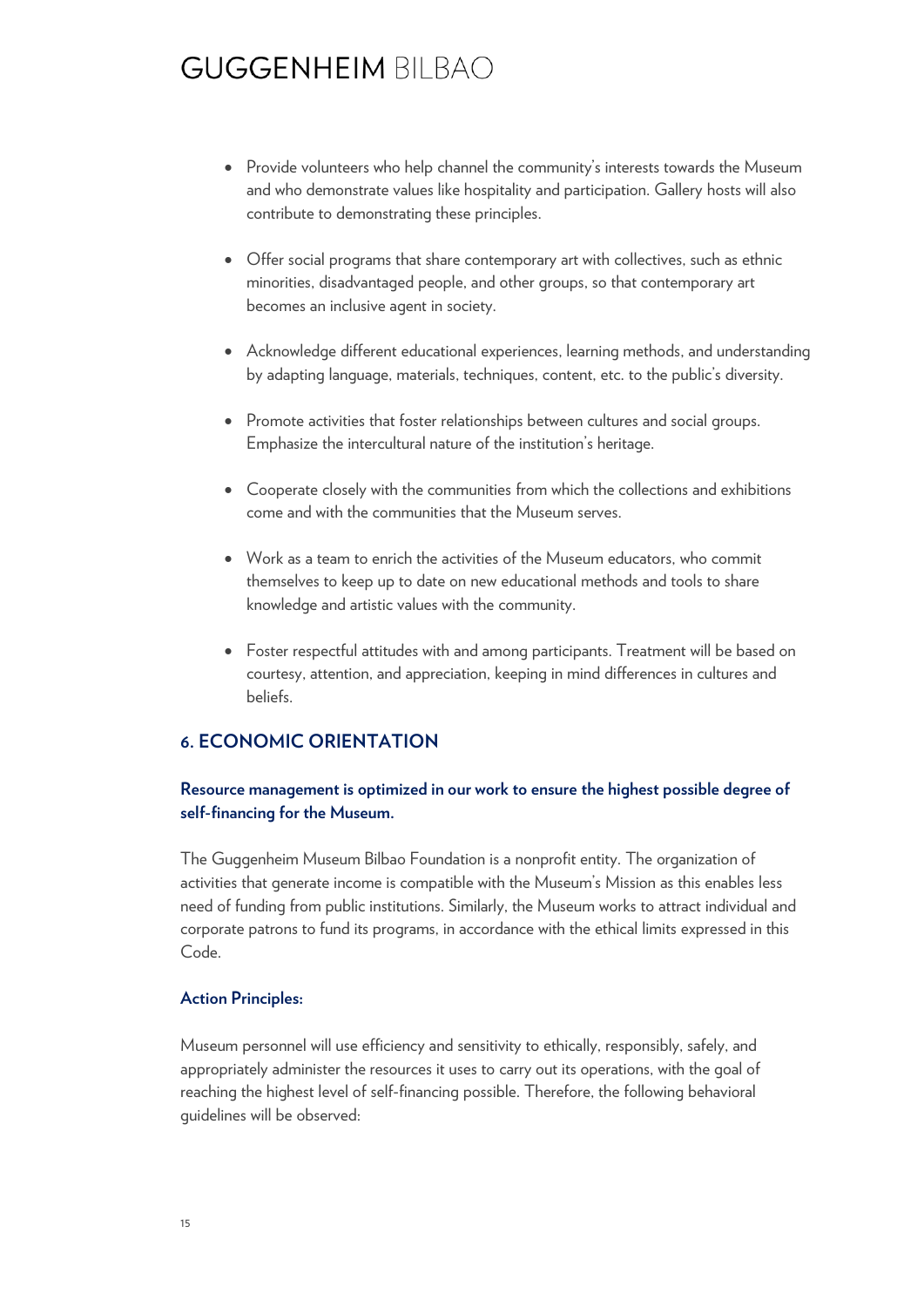- Act as an ethical and socially responsible benchmark so that the Museum strengthens its bonds with the community and continues to receive widespread support from society and the business world.
- Pursue quality, innovation, and continuous improvement in its services to satisfy its customers.
- Ensure a balance between the institution's reputation and its funding, analyzing in detail any offer of gift or collaboration. The Museum does not accept gifts from unknown origin, or suspected to have been acquired by illegal action, delinquent conduct, or behavior contrary to the Museum's ethical standards.
- Continually evaluate work processes, and introduce the improvements and synergies needed to strengthen economic orientation.
- Adapt the Museum's spaces and efficiently maximize their use in order to obtain, when possible, an economic return that contributes to self-financing.
- Follow principles of objectivity, transparency, and free competition in the acquisition of goods and services.
- Direct the Museum's economic activities towards the fulfillment of its Mission and the achievement of public interest goals.
- Protect and preserve from loss, damage, robbery, or illegal use, the assets that the institution makes available to Museum professionals.
- Use the Museum goods and facilities strictly for professional ends, avoiding any unjustified private usage.
- Employ available resources reasonably and efficiently, searching for opportunities to save energy and respect the environment.
- Reuse and recycle all used materials, especially from exhibitions. Seek out ways in which materials can be used in future projects and/or by other entities and cultural agents, in keeping with sustainability criteria.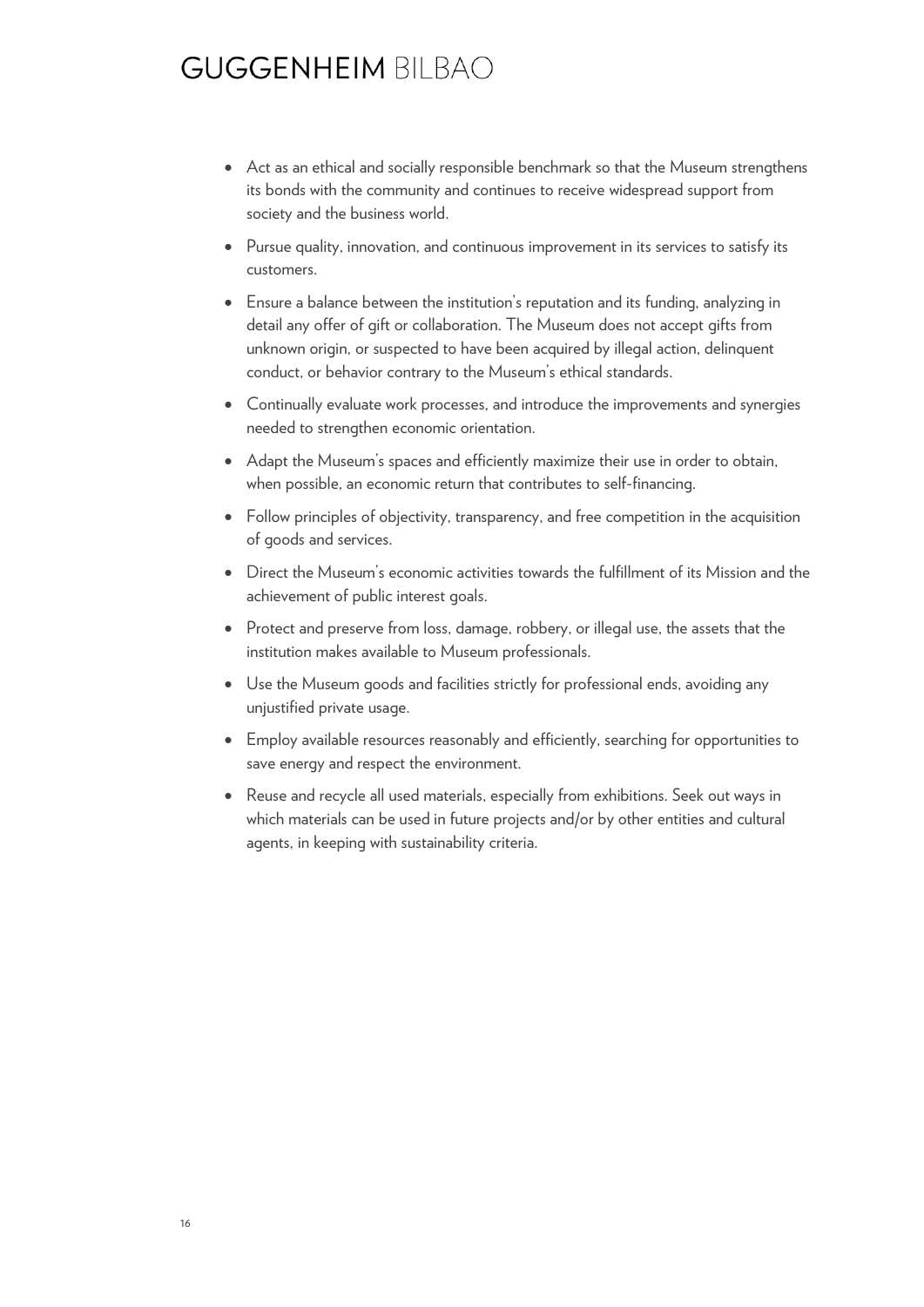### **7. INTEGRATION AND COOPERATION WITH THE GUGGENHEIM MUSEUMS**

**We foster and promote individual and organizational integration with the objectives, culture, and identity of the Solomon R. Guggenheim Foundation.**

Belonging to the Guggenheim Constellation of museums generates multilateral relationships and demanding work practices necessary to achieve the desired synergies.

#### **Action Principles:**

The Museum has become a pioneer institution in cultural globalization in the new international scenarios, and its management system serves as a model that other institutions try to emulate. As part of the Guggenheim Constellation, the Museum strives to:

- Contribute to the image, reputation, and prestige of the Guggenheim brand.
- Serve within the Guggenheim Constellation as an example of successful development of an affiliate museum, and collaborate in the consolidation of the Constellation.
- Facilitate the integration of the Guggenheim collections as an expression of cultural heritage and as an instrument to create strong ties between national, regional, local, ethnic, religious, and political identities.
- Plan activities and put into practice methods of excellence in the global management of the Constellation, with the goal of reaching economic consolidation and selffinancing.
- Share resources within the Guggenheim Constellation, including collections, projects, information, etc., to streamline management.
- Produce joint programs for professional development in the museum sector that benefit from the international expertise amassed by the Solomon R. Guggenheim Foundation throughout the decades.
- Be part of an internationally prestigious museum network that facilitates access to and collaboration with first class museum institutions as well as other entities.
- Create synergy among the teams at each museum, especially in the artistic areas, establishing a space for collaboration and allowing positive feedback.
- Promote and share the goals, culture, and identity of the Solomon R. Guggenheim **Foundation**
- Raise awareness and enrich the staff's professional curriculum with diversity, supporting individuality, economies of scale, and access to shared projects.
- Work in line with the values, principles, and behaviors established in the Solomon R. Guggenheim Foundation's code of ethics.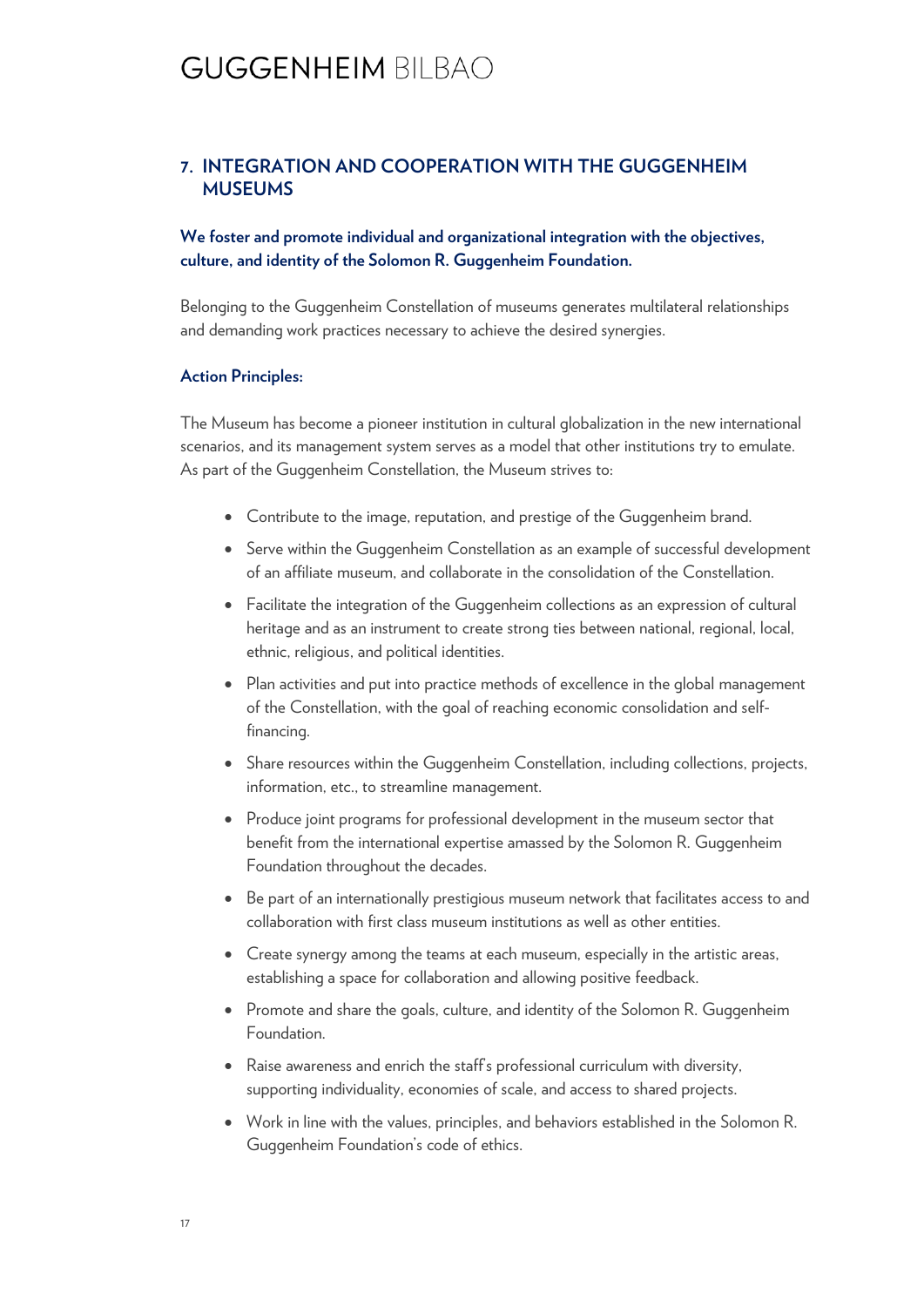### **8. COMMITMENT TO SOCIETY**

### **The Museum seeks to serve as a symbol of the vitality of the Basque Country and to promote ethical conduct through art.**

As a nonprofit institution, the Guggenheim Museum Bilbao assumes an ethical commitment towards the local environment. It serves the community and its development and is accessible to the public by collecting, preserving, researching, presenting, and sharing both tangible and intangible heritage with the public. In this way, it contributes to society's education and art appreciation.

One of the Museum's main goals is to contribute to the awareness of modern and contemporary art through educational and cultural activities whose contents cover various areas, including exhibition programming, Museum architecture, different artistic disciplines, and other pursuits and initiatives related to art and culture in general.

#### **Action Principles:**

As an organization that serves the community and its development, the Museum promotes ethical conduct as well as the values of tolerance, openness, and respect through art. In this area, the Museum assumes the following:

- Be an active member of the community, nourishing a collective identity, inviting the community to take part in its goals, and creating alliances and collaborations among organizations, associations, and institutions.
- Contribute to the gradual transformation of Bilbao, helping to project an image of cosmopolitism, thus becoming a model that inspires other cities throughout the world that seek to regenerate their urban plans and revitalize their economies.
- Actively promote the value that exists in the discovery and interpretation of artistic heritage.
- Encourage relationships among cultures and social groups, becoming an inclusive space in which all people can exercise their right to culture without barriers, and in which visitors can find activities tailored to their interests.
- Be committed to the community, designing an art program oriented towards a broad, diverse audience, comprised of families, disadvantaged groups, students, teens, the artistic community, and the general public.
- Work to attract the widest public possible from the community and the place or group it serves, defending every person's right to culture, with the goal of contributing to the transformation of society.
- Use appropriate methods to inform the community of the Museum's goals and aspirations so that the public better understands the social contribution made by museum institutions.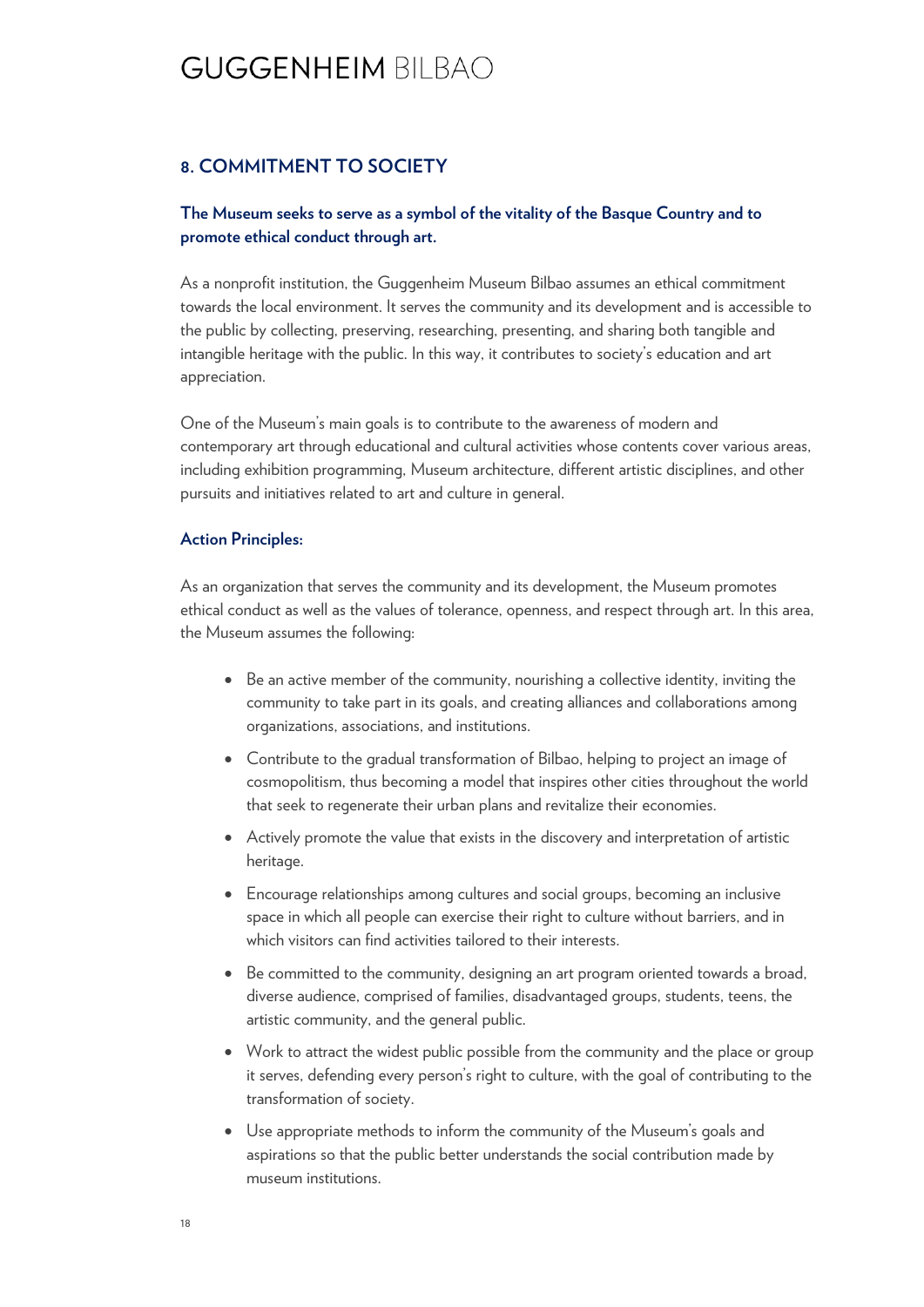- Promote the use of channels of communication that inform the community of the facts and details of the Museum's activity in a clear, organized, accessible, and transparent way.
- Ensure that the information offered in the exhibitions is well founded, correct, and academically rigorous. In addition, the information will respect the sensitivity of the groups represented in the exhibited works and their beliefs, as well as those of their authors and of the audiences that view them.
- Enforce policies that safeguard an appropriate documentation of the Museum's Collection and exhibitions, as well as the information related to them, and transfer this knowledge to the coming generations in the best possible conditions, with the current knowledge and resources.
- Avoid the exhibition or use of objects from unknown origins, since the presentation or any other use of these objects could be considered as consent or contribution to illicit trafficking of cultural goods.
- Work to eliminate physical, sensory, and intellectual barriers, guaranteeing optimum access to Museum content and facilities.
- Protect the public from any illegal or unethical professional conduct.
- Promote new technologies, encouraging the use of information and communication technologies, such as the web or virtual environments, social media, etc., to make the Museum's contents and activities accessible to everyone.
- Offer quality exhibitions that attract cultural and international tourism. Enter into alliances with tourist agents to promote Bilbao and the Basque Country as a destination for a wide variety of visitors.
- Implement plans and methods that seek excellence in management and the achievement of budgetary consolidation and self-finance.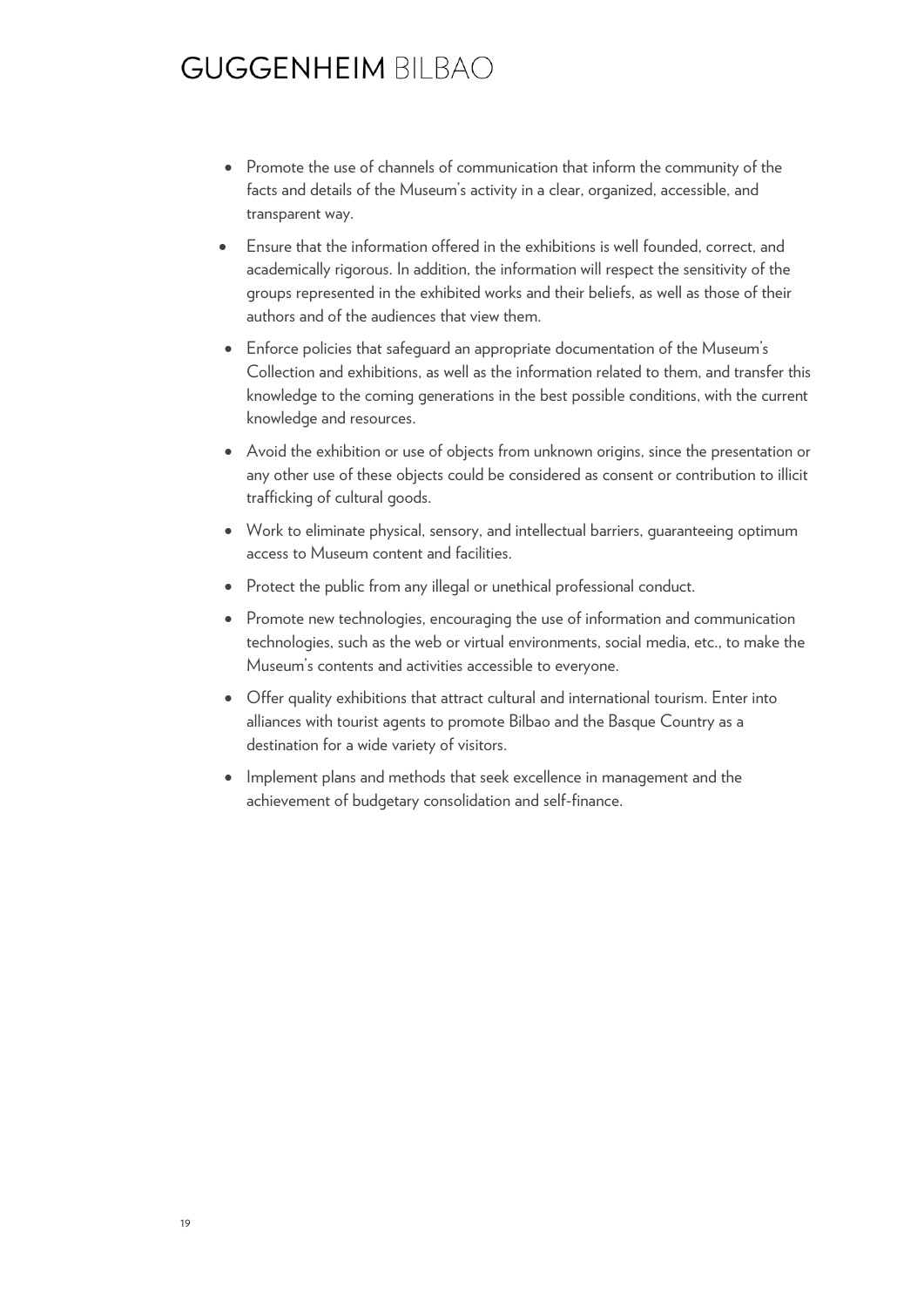#### **9. CONFIDENCE IN OUR STAFF**

### **The Guggenheim Museum Bilbao builds its organization on honesty, trust, integrity, responsibility, and participative work, and fosters the values of liberty and respect for the individual.**

Professionals are the face of the Museum, and, therefore, their behavior should be based on honesty, impartiality, and objectivity. They must conduct themselves as benchmarks of responsible and respectful behavior, being held accountable for the decisions and actions exercised in their roles at the Museum. They will abstain from any action or lack of action that would damage the prestige, image, or reputation of the Museum. Likewise, they will avoid any conflict of interest and will always report a decision or action that could produce a conflict between their interests and those of the organization. Their behavior must not jeopardize their loyalty to the Museum. The Museum professionals will act in accordance with the legality and directives of this ethical Code.

#### **Action Principles:**

**Integrity** is a value that is found in all of the Museum's actions and work. It is the main foundation of trust. Specifically, the Museum and the people with whom it collaborates will:

- Refuse gifts or presents from people, public or private entities, or suppliers that go beyond common courtesy or custom, in order to avoid interfering in the organization's decisions and with the goal of safeguarding the impartial, ethical image of the Museum.
- Decline personal gifts that could affect their professional decisions. Professionals will report this type of situation with the utmost transparency.
- They will not use Museum goods or facilities for personal ends.
- Invitations to attend conferences or participate in panels or similar activities must be informed to the Museum for approval, in accordance with the appropriate internal policies, except when participation is completely external to the professional's role at the Museum or when said participation is due to previous professional activity or skills.
- When Museum professionals must travel for work, they will only accept pay for transport, accommodation, and sustenance, refusing any other type of payment, fee, or commission.
- Refuse money, commissions, or other forms of payment from third parties for professional activities and services offered in the Museum or related to its operations.
- Museum professionals will not participate, without previous authorization, in business or economic activities that could produce a conflict of interests with the Museum or could suggest their disloyalty to the Museum.
- Museum professionals cannot be suppliers for the Museum, and neither can they acquire or rent goods to the Museum without authorization.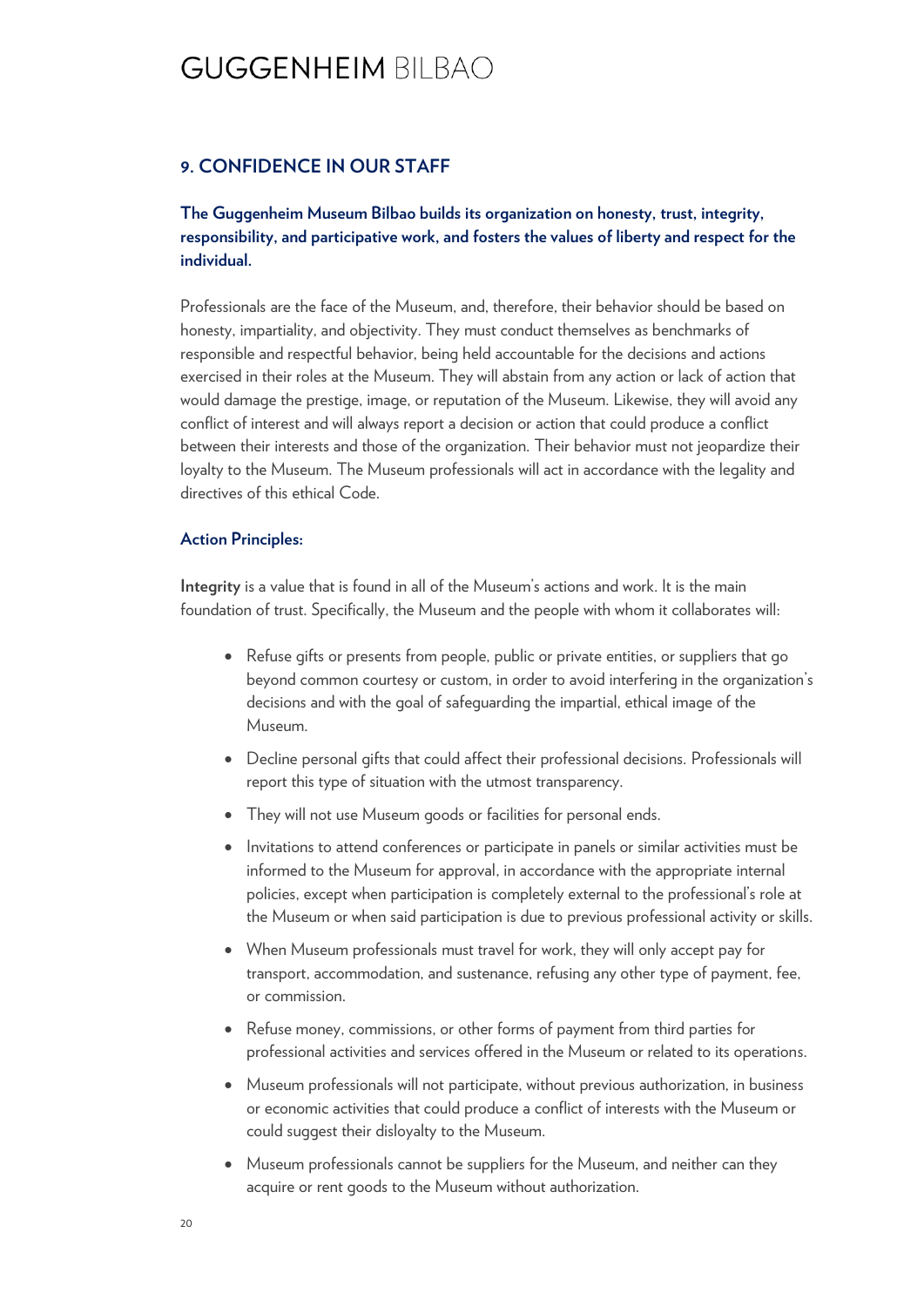- Museum professionals will not influence the granting or awarding of contracts or authorizations when they could benefit, and they will refrain from intervening in any issue which could affect their objectivity.
- Museum professionals will not participate in nor approve any agreement or transaction with suppliers, artists, dealers, or consultants in the Museum's name if a kinship relationship or business connection exists between them, without reporting to and getting express permission from the Museum.
- Museum professionals will not use their position at the Museum for their personal or material benefit.

Another example of trust is the **confidentiality** that the Museum's functions demand:

- Museum professionals will not disclose, under any circumstances, confidential information or information that has been obtained through their role at the Museum, even after their working relationship with the Museum has concluded.
- They will not reveal to third parties or to the media any information obtained in their role at or collaboration with the Museum. This obligation will continue even after that connection has ended.
- Museum professionals will observe the strictest confidentiality with respect to the information related to Museum security or its artistic holdings.

The Museum's values require **responsible**, **professional** people who help maintain the institution's reputation and mutual respect. To this end, the professionals will:

- Fulfill their roles with the necessary transparency and dedication, devoting themselves to their job, and admit and correct errors in their work.
- Work as a team to enrich their professional performance. Professionals must acquire the necessary knowledge and have a proactive attitude towards continuous improvement that looks for ways to add value.
- Fulfill the policies and goals of the Museum, guaranteeing their successful development and execution. To do so, material and human resources will be duly managed to create a loyal, transparent, and participative working environment, based on collaboration. Likewise, leaders will promote the professional training, development, and growth of their collaborators.
- Be loyal to Museum personnel and the Museum as an institution.
- Have a respectful attitude at work and in their professional relationships, avoiding situations, actions, or commentaries that are derogatory, discriminatory, or degrading. Treatment will be based on courtesy, attention, and the appreciation of each person's efforts, taking into consideration physical, cultural, and religious differences.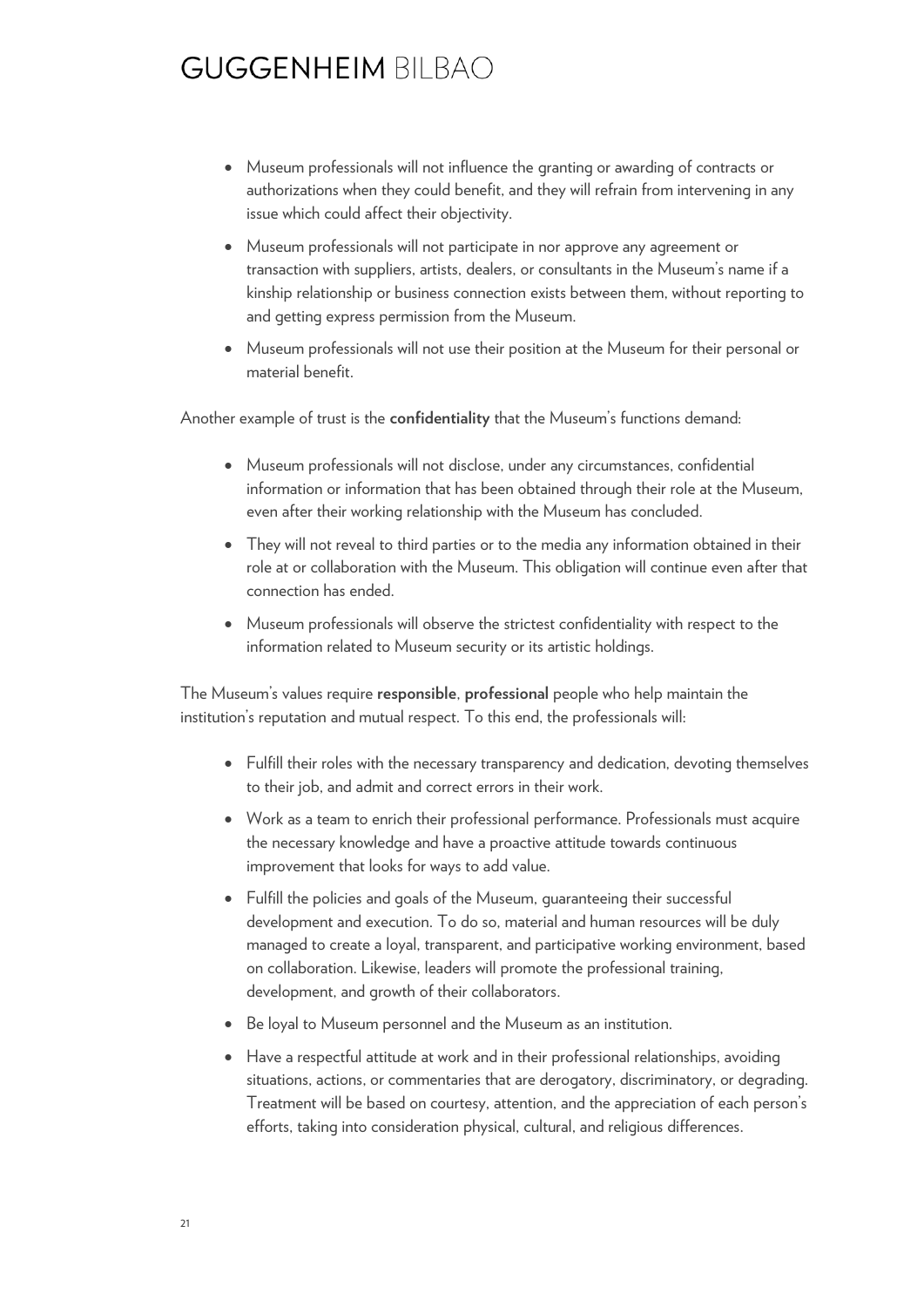### **10. FAMILY-FRIENDLY ORGANIZATION COMMMITTED TO PROMOTING AND RESPECTING DIVERSITY AND EQUAL OPPORTUNITY**

**The Guggenheim Museum Bilbao makes every effort to act in an ethical, socially responsible manner; to respect equal opportunity for all persons in their diversity; to promote a healthy work-life balance for professionals; and to take into account a genderconscious perspective.**

Global Personnel Management employs the principle of equal opportunity and nondiscrimination, and incorporates social responsibility as part of the Museum's corporate strategy in order to offer quality, stable employment in a pleasant, stimulating environment. It also encourages reciprocal responsibility between the employees and the organization, promoting flexible and innovate methods of work that allow them to respond to visitor and customer demands as well as seek out their own professional development.

#### **Action Principles:**

The Museum protects equal opportunity and rejects any type of discrimination in regards to sex, race, religion, or any other reason, with the conviction that diversity enriches ideas and behaviors and promotes an open mind. No type of intimidation or imposition on the freedom of thought, opinion, or personal belief is allowed. In this sense, the Museum is committed to the following principles:

- Guarantee equal opportunity to diverse people in the selection, hiring, training, promotion, and treatment of personnel, according to objective criteria.
- Develop policies and procedures to investigate possible situations of moral, sexual, gender-related, and other types of harassment.
- Promote a style of leadership that shows consistency between its values, ethical principles, and behaviors so that, by their example, leaders can motivate and encourage their collaborators to strive for excellence, thereby growing trust and commitment.
- Encourage teamwork to ensure personal development and involvement.
- Promote development and training programs for its professionals, preparing them to overcome challenges and adapt to changes, whether they be operational or related to learning new skills.
- Create programs that maximize professionals' potential involvement and proactive attitudes through shared values and a culture based on trust, transparency, and the delegation and acceptance of responsibilities.
- Adopt a strict, ethical focus, act with transparency, and inform target groups of the Museum's performance as a responsible organization.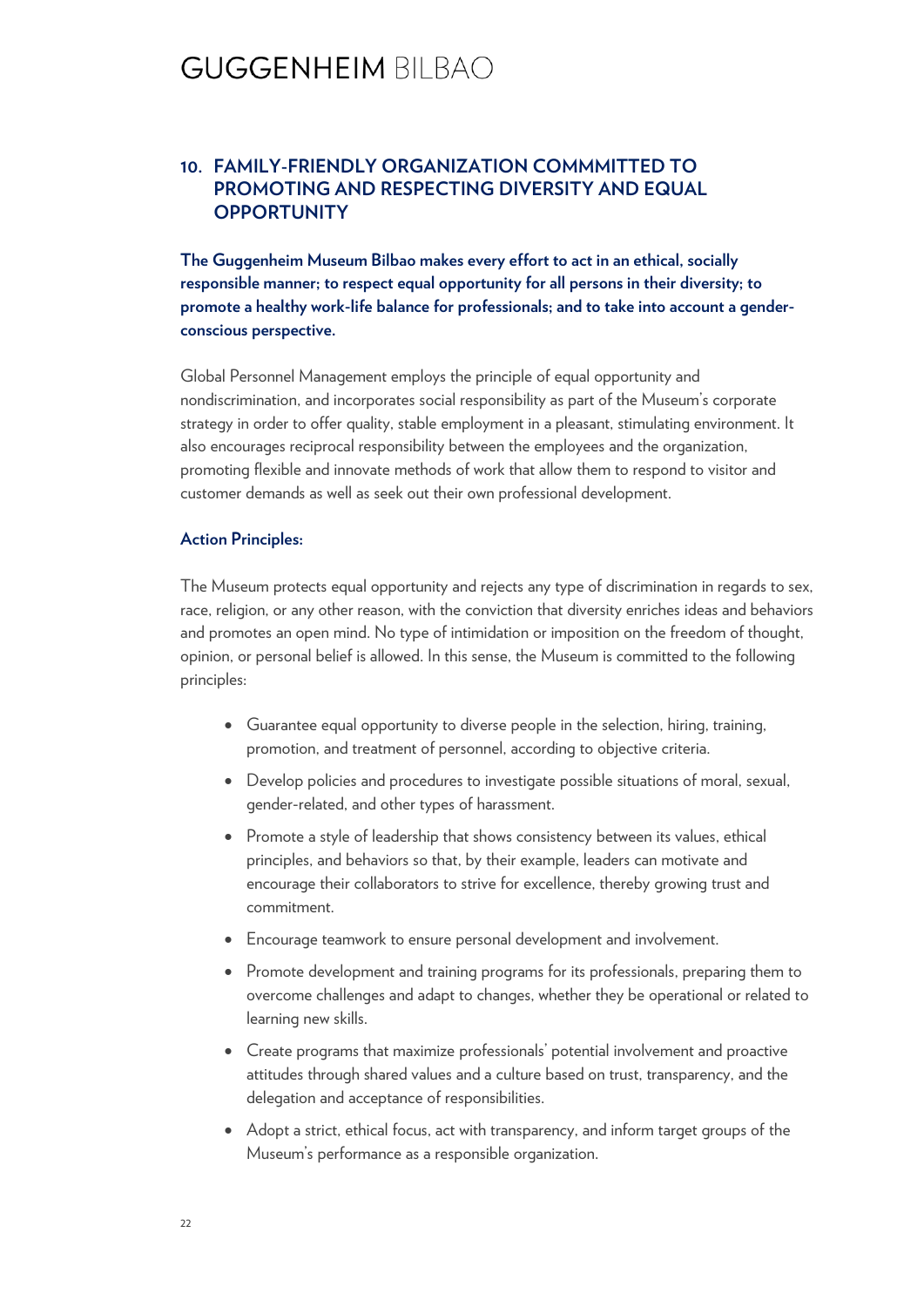- Promote policies that encourage a culture of lifelong learning, innovation, and improvement, which encourages nondiscrimination, keeps an open mind that favors acceptance and uses everyone's ideas, and finds opportunities for innovation and improvement to create added value.
- Have personnel trained on issues of equality and mediation so policies that go above and beyond the established legal framework can be realized.
- Support employee participation in the creation of measures that favor equal opportunity, and inform employees about the plans, systems, and existing measures that the organization has regarding equality.
- Foster cultural changes that break down myths about the inherent rift between family and professional life in certain positions and sectors.
- Employ audit procedures that record the success of the measures and their appropriate application.
- Show special sensitivity to people with specific needs, both employees and customers, and to the development of policies concerning the identification and elimination of social barriers, supporting equal access to information, services, and job performance.
- Establish policies and procedures to investigate the decisions that might rely on unjustified criteria in job performance, that could be interpreted as discriminatory, or that could hinder the right to a full personal, work, and family life.
- Continually review and revise policies in order to improve and adapt them to the needs of society, since the Museum is fully aware of its role as a benchmark institution in the current socioeconomic environment.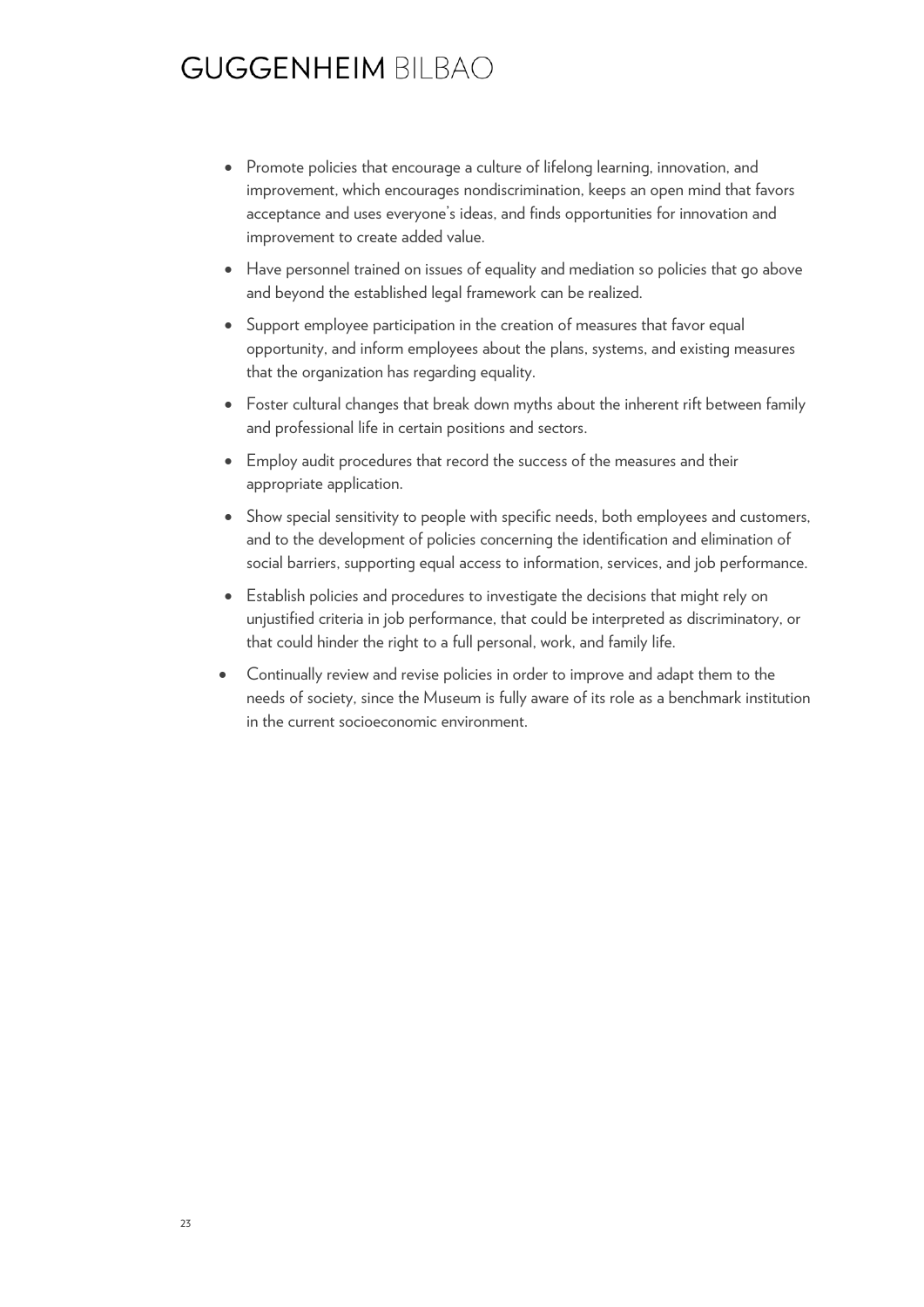### **APPENDIX**

#### **Procedures and good practices at the Guggenheim Museum Bilbao**

The most important procedures, manuals, policies, certifications, and programs implemented by the Guggenheim Museum Bilbao are listed below:

Collective Bargaining Agreement Commitment to Transparency (Recognition of the most transparent museum in Spain in 2015) Complaints and Suggestions Procedure CONCILIARTE Plan Data Protection Policy Deposit Management Procedure Directors' Commitment to Private-Professional Life Balance EFQM Silver Q Emergency Plan Emergency Plan for Works of Art Entity collaborating with Emakunde Equality Plan Exhibition Management System Evacuation Procedures Fire Protection Manual Human Resources Strategic Plan Information Security Policy Internal Hiring Procedures (Foundation, Inmobiliaria, and Tenedora) Instructions Regarding the Fabrication of Crates for Works of Art Investment Policy Manual for Customs Administration and Export-Import Permissions Manual for Handling and Installing Artworks Manual to Avoid Sexist Language Occupational Risk Prevention Plan OPTIMA Committee

OSASUN Project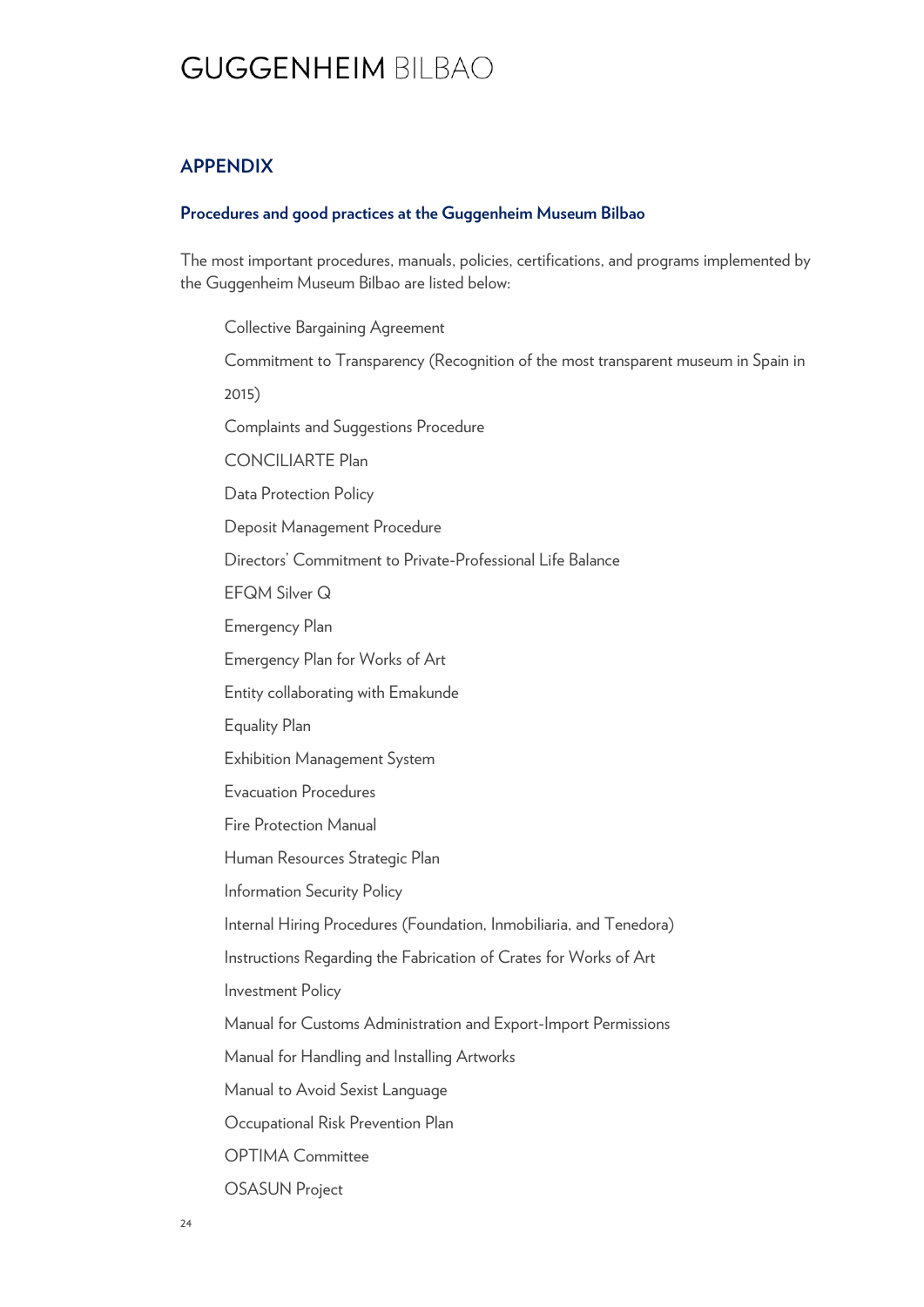Procedure for the Management of the Permanent Collection Procedure for the Management of Loans (incoming/outgoing) Procedure for the Management and Control of Artwork Inventory and Equipment Procedure for Hiring and Promoting Personnel Procedure for the Admittance of Artworks Procedure to Measure the Satisfaction and Commitment of Personnel Procedure on the Use of the Museum's Image Procedure for the Acquisition of Artworks Procedure for the Documentation and Inventory of the Museum's Collection Procedure for Work Performance Evaluations Procedure for Maternity Protection Procedures for the Preventative and Corrective Conservation of Artworks Procedures for Financial Administration and Control Programs for Collaboration with Entities that Work to Place Disabled People Protocol against Moral, Sexual, and Gender-Related Harassment Protocol Manual Reception Orientation Plan Recognition of ARHOE Safety Instructions regarding Access, Credentials, and Surveillance: (i) staff access to the Museum; (ii) access by suppliers and vendors; (iii) ID cards and accreditation; (iv) permanent posts Security System Maintenance Plan Security Plan Strategic Plan Style Manual System of Universal Accessibility, in accordance with certification ISO 170.001 System of Private-Professional Life Balance, in accordance with the certification as Family-Responsible Organization (EFR) System of Environmental Management, in accordance with certification ISO 14.001 Training Plan Procedure Visitor Services Manual Volunteer Program